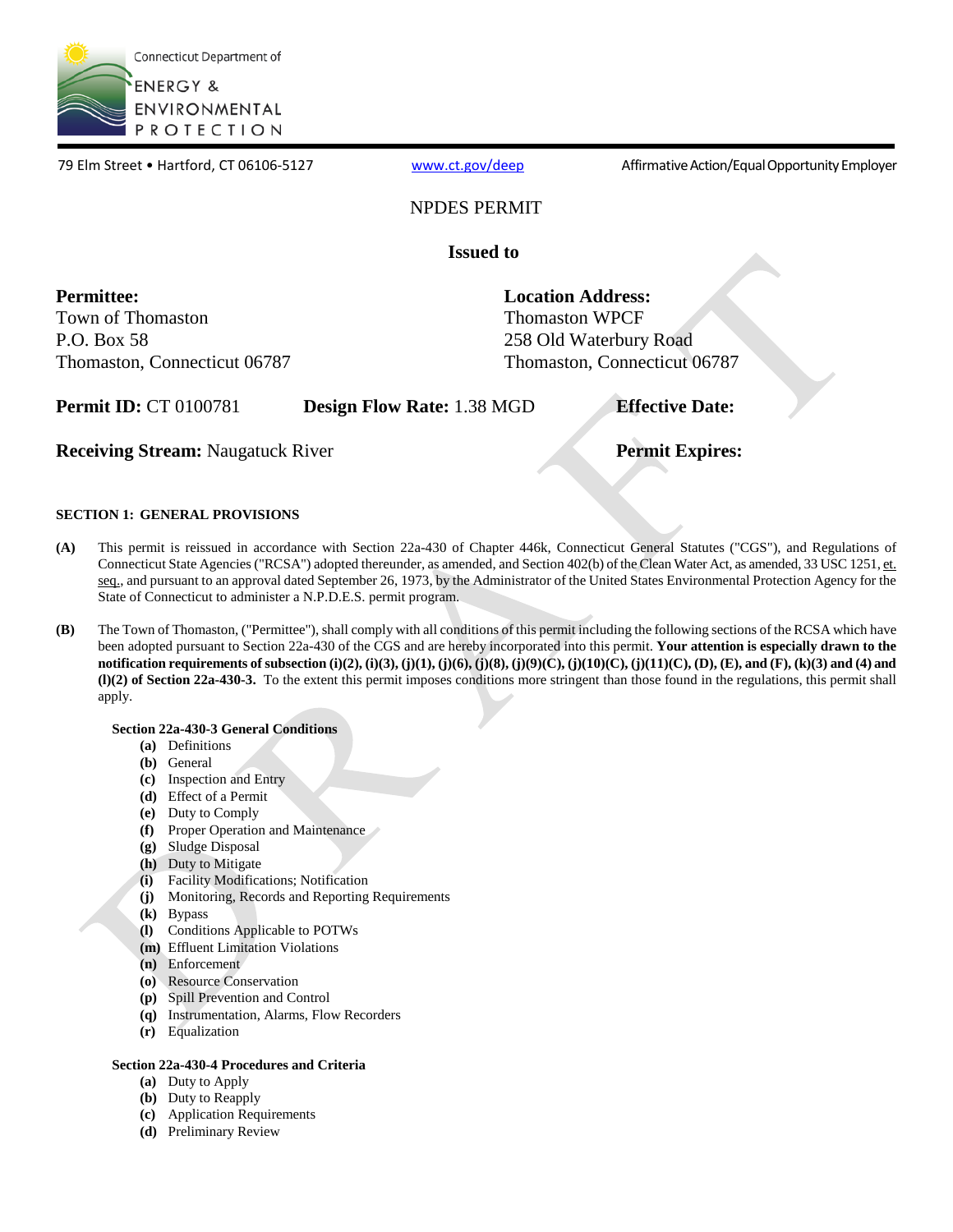- **(e)** Tentative Determination
- **(f)** Draft Permits, Fact Sheets
- **(g)** Public Notice, Notice of Hearing
- **(h)** Public Comments
- **(i)** Final Determination
- **(j)** Public Hearings
- **(k)** Submission of Plans and Specifications. Approval.
- **(l)** Establishing Effluent Limitations and Conditions
- **(m)** Case-by-Case Determinations
- **(n)** Permit Issuance or Renewal
- **(o)** Permit or Application Transfer
- **(p)** Permit Revocation, Denial or Modification
- **(q)** Variances
- **(r)** Secondary Treatment Requirements
- **(s)** Treatment Requirements
- **(t)** Discharges to POTWs Prohibitions
- **(C)** Violations of any of the terms, conditions, or limitations contained in this permit may subject the Permittee to enforcement action including, but not limited to, seeking penalties, injunctions and/or forfeitures pursuant to applicable sections of the CGS and RCSA.
- **(D)** Any false statement in any information submitted pursuant to this Section of the permit may be punishable as a criminal offense under Section 22a-438 or 22a-131a of the CGS or in accordance with Section 22a-6, under Section 53a-157b of the CGS.
- **(E)** The Permittee shall comply with Section 22a-416-1 through Section 22a-416-10 of the RCSA concerning operator certification.
- **(F)** No provision of this permit and no action or inaction by the Commissioner shall be construed to constitute an assurance by the Commissioner that the actions taken by the Permittee pursuant to this permit will result in compliance or prevent or abate pollution.
- **G)** Nothing in this permit shall relieve the Permittee of other obligations under applicable federal, state and local law. **(**
- **H)** An annual fee shall be paid for each year this permit is in effect as set forth in Section 22a-430-7 of the RCSA. As of October 1, 2009 the annual fee is \$ \$2367.50. **(**

### **SECTION 2: DEFINITIONS**

- **(A)** The definitions of the terms used in this permit shall be the same as the definitions contained in Section 22a-423 of the CGS and Section 22a-430-3(a) and 22a-430-6 of the RCSA, except for **"**Composite**"** and **"**No Observable Acute Effect Level (NOAEL)**"** which are redefined below.
- **(B)** In addition to the above, the following definitions shall apply to this permit:

**"------"** in the limits column on the monitoring tables in Attachment 1 means a limit is not specified but a value must be reported on the DMR, MOR, and/or the ATMR.

**"Annual"** in the context of any sampling frequency, shall mean the sample must be collected in the month of July, August or September.

**"Average Monthly Limit"** means the maximum allowable "Average Monthly Concentration" as defined in Section 22a-430-3(a) of the RCSA when expressed as a concentration (e.g. mg/l); otherwise, it means "Average Monthly Discharge Limitation" as defined in Section 22a-430-3(a) of the RCSA.

**"Bi-Weekly"** in the context of any sampling frequency, shall mean once every two weeks.

**"Completion of the facility expansion and upgrade"** means when the engineer provides certificates of substantial completion for all of the treatment structures.

**"Composite"** or **"(C)"** means a sample consisting of a minimum of eight aliquot samples collected at equal intervals of no less than 30 minutes and no more than 60 minutes and combined proportionally to flow over the sampling period provided that during the sampling period the peak hourly flow is experienced.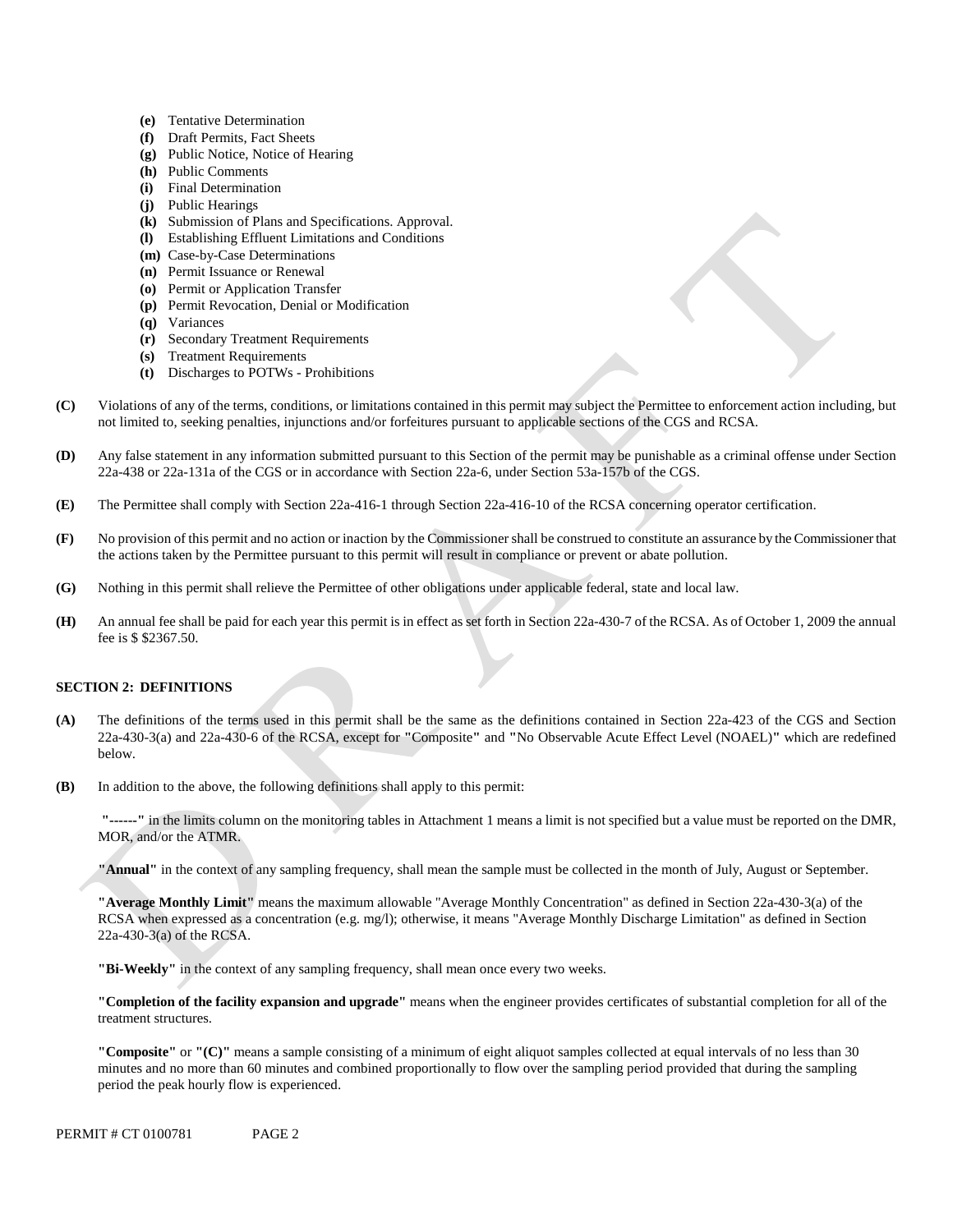**"Critical Test Concentration"** or **"(CTC)"** means the specified effluent dilution at which the Permittee is to conduct a single-concentration Aquatic Toxicity Test.

**"Daily Composite"** or **"(DC)"** means a composite sample taken over a full operating day consisting of grab samples collected at equal intervals of no more than sixty (60) minutes and combined proportionally to flow; or, a composite sample continuously collected over a full operating day proportionally to flow.

**"Daily Concentration"** means the concentration of a substance as measured in a daily composite sample, or, arithmetic average of all grab sample results defining a grab sample average.

**"Daily Quantity"** means the quantity of waste discharged during an operating day.

**"Geometric Mean"** is the **"**n**"**th root of the product of **"**n**"** observations.

**"Infiltration"** means water other than wastewater that enters a sewer system (including sewer system and foundation drains) from the ground through such means as defective pipes, pipe joints, connections, or manholes. Infiltration does not include, and is distinguished from, inflow.

 is distinguished from, infiltration. **"Inflow"** means water other than wastewater that enters a sewer system (including sewer service connections) from sources such as, but not limited to, roof leaders, cellar drains, yard drains, area drains, drains from springs and swampy areas, cross connections between storm sewers and sanitary sewers, catch basins, cooling towers, storm waters, surface runoff, street wash waters, or drainage. Inflow does not include, and

**"Instantaneous Limit"** means the highest allowable concentration of a substance as measured by a grab sample, or the highest allowable measurement of a parameter as obtained through instantaneous monitoring.

**"In-stream Waste Concentration"** or **"(IWC)"** means the concentration of a discharge in the receiving water after mixing has occurred in the allocated zone of influence.

"MGD" means million gallons per day.

**"Maximum Daily Limit"** means the maximum allowable "Daily Concentration" (defined above) when expressed as a concentration (e.g. mg/l), otherwise, it means the maximum allowable "Daily Quantity" as defined above, unless it is expressed as a flow quantity. If expressed as a flow quantity it means **"**Maximum Daily Flow**"** as defined in Section 22a-430-3(a) of the RCSA.

**"Monthly Minimum Removal Efficiency"** means the minimum reduction in the pollutant parameter specified when the effluent average monthly concentration for that parameter is compared to the influent average monthly concentration.

**"NA"** as a Monitoring Table abbreviation means **"**not applicable**"**.

**"NR"** as a Monitoring Table abbreviation means **"**not required**"**.

**"No Observable Acute Effect Level"** or **"(NOAEL)"** means any concentration equal to or less than the critical test concentration in a single concentration (pass/fail) toxicity test, conducted pursuant to Section  $22a-430-3(j)(7)(A)(i)$  of the RCSA, demonstrating 90% or greater survival of test organisms at the CTC.

**"Quarterly"** in the context of any sampling frequency, shall mean sampling is required in the months of January, April, July, and October.

**"Range During Sampling"** or **"(RDS)"** as a sample type means the maximum and minimum of all values recorded as a result of analyzing each grab sample of; 1) a Composite Sample, or, 2) a Grab Sample Average. For those Permittee with pH meters that provide continuous monitoring and recording, Range During Sampling means the maximum and minimum readings recorded with the continuous monitoring device during the Composite or Grab Sample Average sample collection.

**"Range During Month"** or **"(RDM)"** as a sample type means the lowest and the highest values of all of the monitoring data for the reporting month.

**"Sanitary Sewage"** means wastewaters from residential, commercial and industrial sources introduced by direct connection to the sewerage collection system tributary to the treatment works including non-excessive inflow/infiltration sources.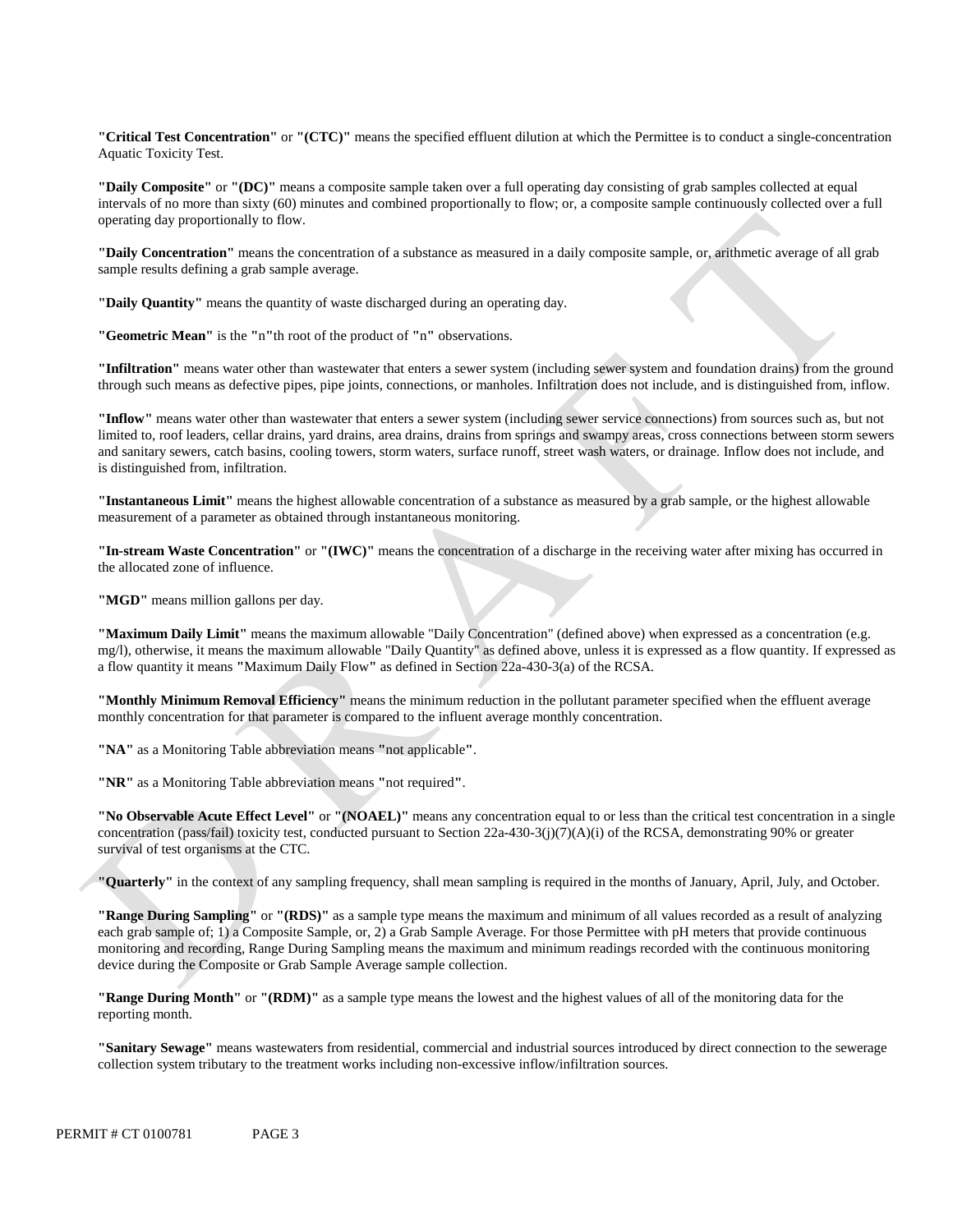**"Twice per Month"** in the context of any sampling frequency, mean two samples per calendar month collected no less than 12 days apart.

**"ug/l"** means micrograms per liter

**"Work Day"** in the context of a sampling frequency means, Monday through Friday excluding holidays.

#### **SECTION 3: COMMISSIONER'S DECISION**

- **(A)** The Commissioner of Energy and Environmental Protection ("Commissioner") has issued a final decision and found modification of the existing system or installation of a new system would protect the waters of the state from pollution. The Commissioner's decision is based on application #201102076 for permit reissuance received on March 25, 2011and the administrative record established in the processing of that application.
- **(B)** The Commissioner hereby authorizes the Permittee to discharge in accordance with the provisions of this permit, the above referenced application, and all approvals issued by the Commissioner or his authorized agent for the discharges and/or activities authorized by, or associated with, this permit.
- **(C)** The Commissioner reserves the right to make appropriate revisions to the permit, if required after Public Notice, in order to establish any appropriate effluent limitations, schedules of compliance, or other provisions which may be authorized under the Federal Clean Water Act or the CGS or regulations adopted thereunder, as amended. The permit as modified or renewed under this paragraph may also contain any other requirements of the Federal Clean Water Act or CGS or regulations adopted thereunder which are then applicable.

### **SECTION 4: GENERAL LIMITATIONS AND OTHER CONDITIONS**

- **(A)** The Permittee shall not accept any new sources of non-domestic wastewater conveyed to its POTW through its sanitary sewerage system or by any means other than its sanitary sewage system unless the generator of such wastewater; (a) is authorized by a permit issued by the Commissioner under Section 22a-430 CGS (individual permit), or, (b) is authorized under Section 22a-430b (general permit), or, (c) has been issued an emergency or temporary authorization by the Commissioner under Section 22a-6k. All such non-domestic wastewaters shall be processed by the POTW via receiving facilities at a location and in a manner prescribed by the Permittee which are designed to contain and control any unplanned releases.
- **(B)** No new discharge of domestic sewage from a single source to the POTW in excess of 50,000 gallons per day shall be allowed by the Permittee until the Permittee has notified in writing the Department of Energy and Environmental Protection, Municipal Wastewater Section of said new discharge. New discharge notifications as described in this section shall be submitted to the staff identified in section 9(I) included herein.
- **(C)** The Permittee shall maintain a system of user charges sufficient to operate and maintain the POTW (including the collection system) and replace critical components.
- **(D)** The Permittee shall maintain a sewer use ordinance that is consistent with the Model Sewer Ordinance for Connecticut Municipalities prepared by the Department of Energy and Environmental Protection. The Commissioner of Energy and Environmental Protection alone may authorize certain discharges which may not conform to the Model Sewer Ordinance.
- **(E)** No discharge from the permitted facility beyond any zone of influence shall contain or cause in the receiving stream a visible oil sheen, floating solids, visible discoloration, or foaming beyond that which may result from a discharge from a permitted facility and none exceeding levels necessary to maintain all designated uses.
- **(F)** No discharge from the permitted facility shall cause acute or chronic toxicity in the receiving water body beyond any Zone Of Influence (ZOI) specifically allocated to that discharge in this permit.
- **(G)** The Permittee shall maintain an alternate power source adequate to provide full operation of all pump stations in the sewerage collection system and to provide a minimum of primary treatment and disinfection at the water pollution control facility to insure that no discharge of untreated wastewater will occur during a failure of a primary power source.
- **(H)** The average monthly effluent concentration shall not exceed 15% of the average monthly influent concentration for BOD5 and Total Suspended Solids for all daily composite samples taken in any calendar month.
- **(I)** Any new or increased amount of sanitary sewage discharge to the sewer system is prohibited where it will cause a dry weather overflow or exacerbate an existing dry weather overflow.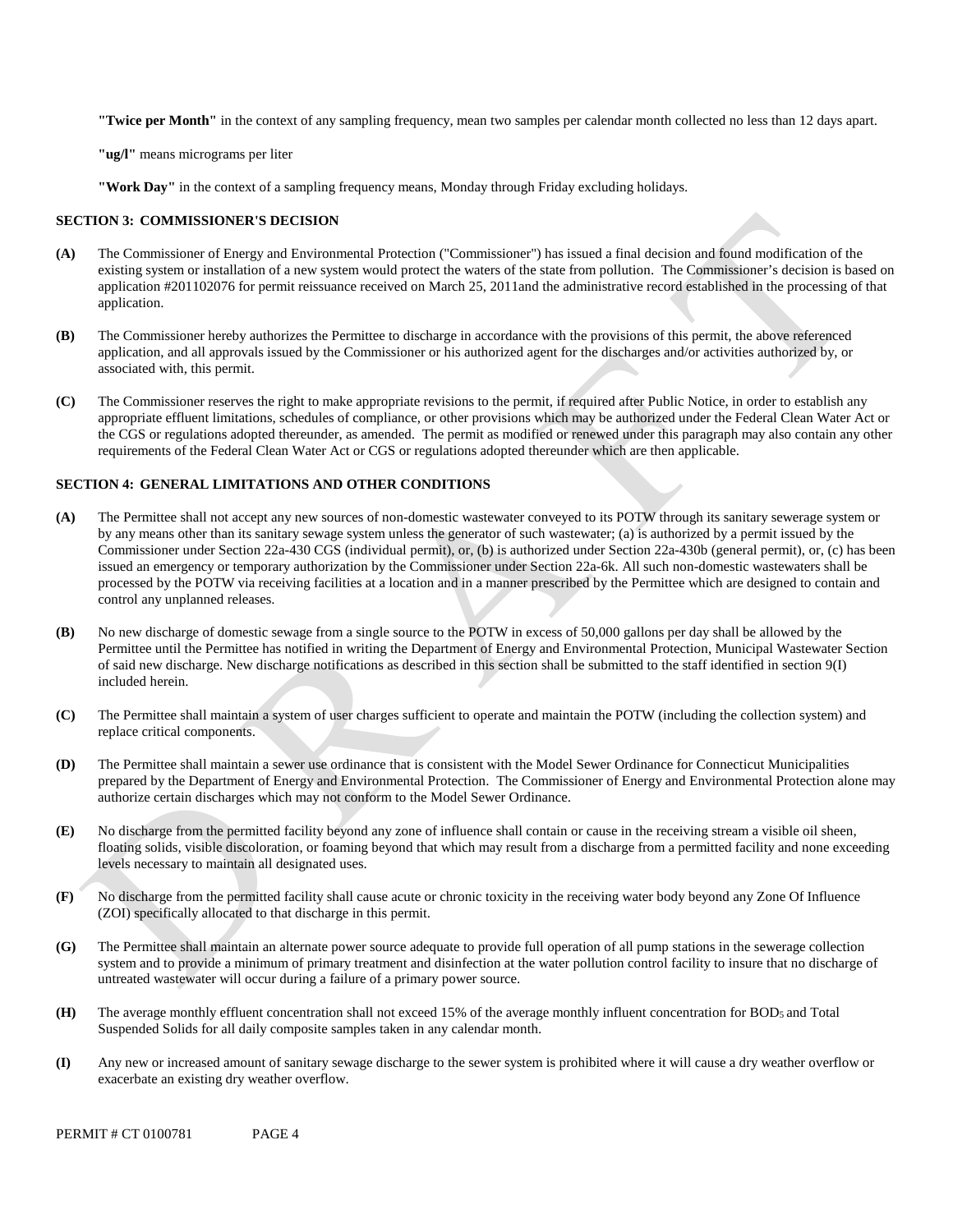#### **(J)** Sludge Conditions

- **(1)** The Permittee shall comply with all existing federal and state laws and regulations that apply to sewage sludge use and disposal practices, including but not limited to 40 CFR Part 503.
- **(2)** If an applicable management practice or numerical limitation for pollutants in sewage sludge more stringent than existing federal and state regulations is promulgated under Section 405(d) of the Clean Water Act (CWA), this permit shall be modified or revoked and reissued to conform to the promulgated regulations.
- **(3)** The Permittee shall give prior notice to the Commissioner of any change(s) planned in the Permittee' sludge use or disposal practice. A change in the Permittee' sludge use or disposal practice may be a cause for modification of the permit.
- **(4)** Testing for inorganic pollutants shall follow "Test Methods for Evaluating Solid Waste, Physical/Chemical Methods", EPA Publication SW-846 as updated and/or revised.
- **(K)** This permit becomes effective on the 1<sup>st</sup> day of the month following the date of signature of the Commissioner or designee.
- **(L)** When the arithmetic mean of the average daily flow from the POTW for the previous 180 days exceeds 90% of the design flow rate, the Permittee shall develop and submit within one year, for the review and approval of the Commissioner, a plan to accommodate future increases in flow to the plant. This plan shall include a schedule for completing any recommended improvements and a plan for financing the improvements.
- **(M)** When the arithmetic mean of the average daily BOD5 or TSS loading into the POTW for the previous 180 days exceeds 90% of the design load rate, the Permittee shall develop and submit for the review and approval of the Commissioner within one year, a plan to accommodate future increases in load to the plant. This plan shall include a schedule for completing any recommended improvements and a plan for financing the improvements.
- **(N)** On or before July 31st of each calendar year the main flow meter shall be calibrated by an independent contractor in accordance with the manufacturer's specifications. The actual record of the calibration shall be retained onsite and, upon request, the Permittee shall submit to the Commissioner a copy of that record.
- **(O)** The Permittee shall operate and maintain all processes as installed in accordance with the approved plans and specifications and as outlined in the associated operation and maintenance manual. This includes but is not limited to all preliminary treatment processes, primary treatment processes, recycle pumping processes, anaerobic treatment processes, anoxic treatment processes, aerobic treatment processes, flocculation processes, effluent filtration processes or any other processes necessary for the optimal removal of pollutants. The Permittee shall not bypass or fail to operate any of the aforementioned processes without the written approval of the Commissioner.
- **(P)** The Permittee is hereby authorized to accept septage at; or other locations as approved by the Commissioner.
- **(Q)** The temperature of any discharge shall not increase the temperature of the receiving stream above 85ºF, or, in any case, raise the normal temperature of the receiving stream more than 4ºF beyond the permitted zone of influence.

### **SECTION 5: SPECIFIC EFFLUENT LIMITATIONS AND MONITORING REQUIREMENTS**

- **(A)** The discharge(s) shall not exceed and shall otherwise conform to the specific terms and conditions listed in this permit. The discharge is restricted by, and shall be monitored in accordance with Tables A through G incorporated in this permit as Attachment 1.
- **(B)** The Permittee shall monitor the performance of the treatment process in accordance with the Monthly Operating Report (MOR) incorporated in this permit as Attachment 2.

#### **SECTION 6: SAMPLE COLLECTION, HANDLING and ANALYTICAL TECHNIQUES**

- **(A)** Chemical Analysis
	- **(1)** Chemical analyses to determine compliance with effluent limits and conditions established in this permit shall be performed using the methods approved pursuant to the Code of Federal Regulations, Part 136 of Title 40 (40 CFR 136) unless an alternative method has been approved in writing pursuant to 40 CFR 136.4 or as provided in Section 22a-430-3-(j)(7) of the RCSA. Chemicals which do not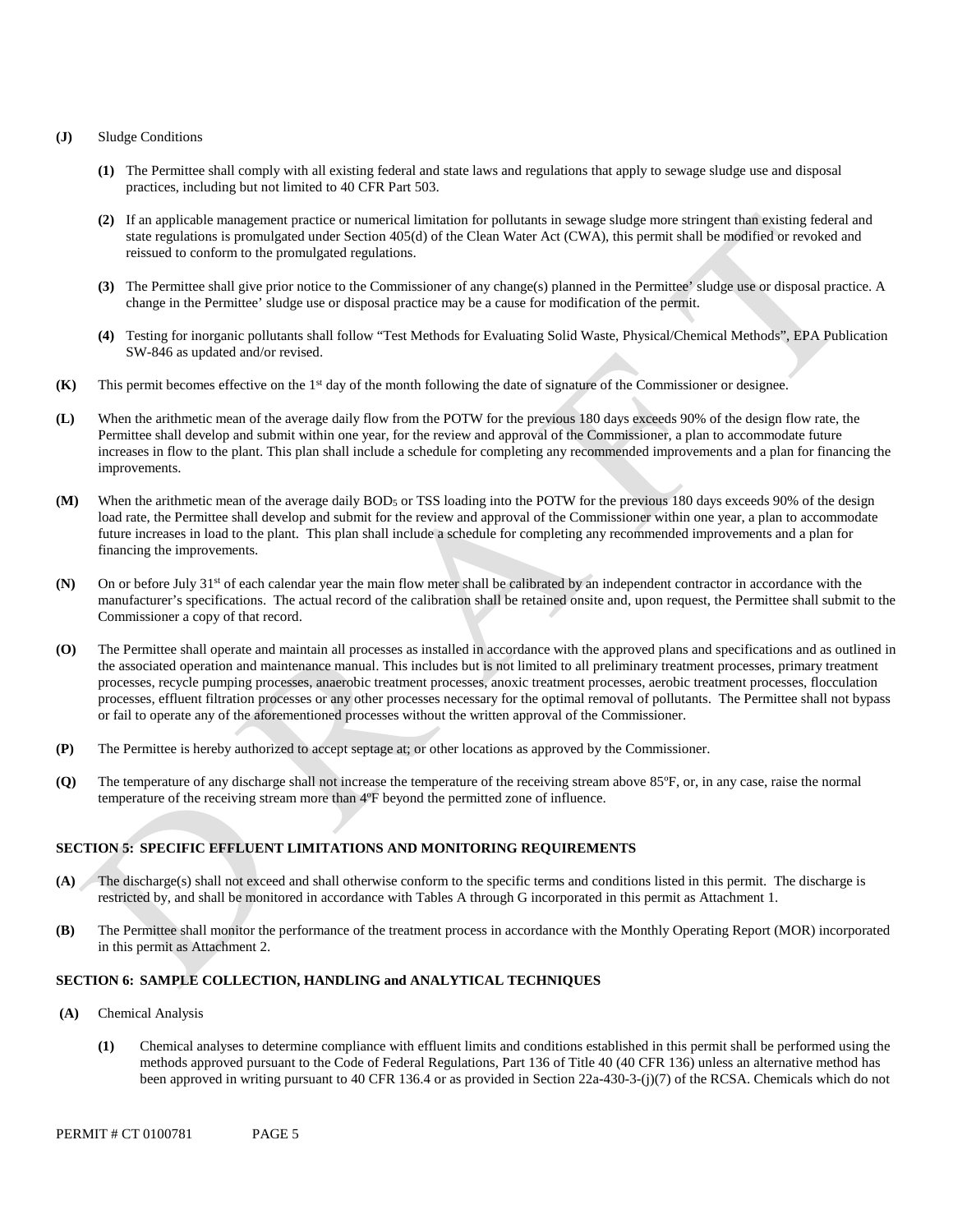have methods of analysis defined in 40 CFR 136 or the RCSA shall be analyzed in accordance with methods specified in this permit.

- **(2)** All metals analyses identified in this permit shall refer to analyses for Total Recoverable Metal, as defined in 40 CFR 136 unless otherwise specified.
- **(3)** Grab samples shall be taken during the period of the day when the peak hourly flow is normally experienced.
- **(4)** Samples collected for bacteriological examination shall be collected between the hours of 11 a.m. and 3 p.m. or at that time of day when the peak hourly flow is normally experienced.
- **(5)** The Minimum Levels specified below represent the concentrations at which quantification must be achieved and verified during the chemical analyses for the parameters identified in Attachment 1, Tables A and C. Analyses for these parameters must include check standards within ten percent of the specified Minimum Level or calibration points equal to or less than the specified Minimum Level.

C

| Parameter                  | Minimum Level           |
|----------------------------|-------------------------|
| Aluminum                   | $0.050 \text{ mg/l}$    |
| Antimony, Total            | $0.010$ mg/l            |
| Arsenic, Total             | $0.005 \text{ mg/l}$    |
| Beryllium, Total           | $0.001$ mg/l            |
| Cadmium, Total             | $0.0005$ mg/l           |
| Chlorine, Total Residual   | $0.050 \,\mathrm{mg}/l$ |
| Chromium, Total            | $0.005 \text{ mg/l}$    |
| Chromium, Total Hexavalent | $0.010$ mg/l            |
| Copper, Total              | $0.005$ mg/l            |
| Cyanide, Total             | $0.010$ mg/l            |
| Iron, Total                | $0.040 \text{ mg/l}$    |
| Lead, Total                | $0.005 \text{ mg/l}$    |
| Mercury, Total             | $0.0002$ mg/l           |
| Nickel, Total              | $0.005 \text{ mg/l}$    |
| Phosphorus, Total          | $0.10 \,\mathrm{mg}/l$  |
| Selenium, Total            | $0.005$ mg/l            |
| Silver, Total              | $0.002 \text{ mg/l}$    |
| Thallium, Total            | $0.005$ mg/l            |
| Zinc, Total                | $0.020 \text{ mg/l}$    |
|                            |                         |

- **(6)** The value of each parameter for which monitoring is required under this permit shall be reported to the maximum level of accuracy and precision possible consistent with the requirements of this Section of the permit.
- **(7)** Effluent analyses for which quantification was verified during the analysis at or below the minimum levels specified in this Section and which indicate that a parameter was not detected shall be reported as "less than x" where 'x' is the numerical value equivalent to the analytical method detection limit for that analysis.
- **(8)** Results of effluent analyses which indicate that a parameter was not present at a concentration greater than or equal to the Minimum Level specified for that analysis shall be considered equivalent to zero (0.0) for purposes of determining compliance with effluent limitations or conditions specified in this permit.
- **(B)** Acute Aquatic Toxicity Test
	- **(1)** Samples for monitoring of Acute Aquatic Toxicity shall be collected and handled as prescribed in "Methods for Measuring the Acute Toxicity of Effluents and Receiving Waters to Freshwater and Marine Organisms" (EPA-821-R-02-012).
		- **(a)** Composite samples shall be chilled as they are collected. Grab samples shall be chilled immediately following collection. Samples shall be held at 0 - 6ºC until Acute Aquatic Toxicity testing is initiated.
		- **(b)** Effluent samples shall not be dechlorinated, filtered, or, modified in any way, prior to testing for Acute Aquatic Toxicity unless specifically approved in writing by the Commissioner for monitoring at this facility. Facilities with effluent dechlorination and/or filtration designed as part of the treatment process are not required to obtain approval from the Commissioner.
		- **(c)** Samples shall be taken at the final effluent for Acute Aquatic Toxicity unless otherwise approved in writing by the Commissioner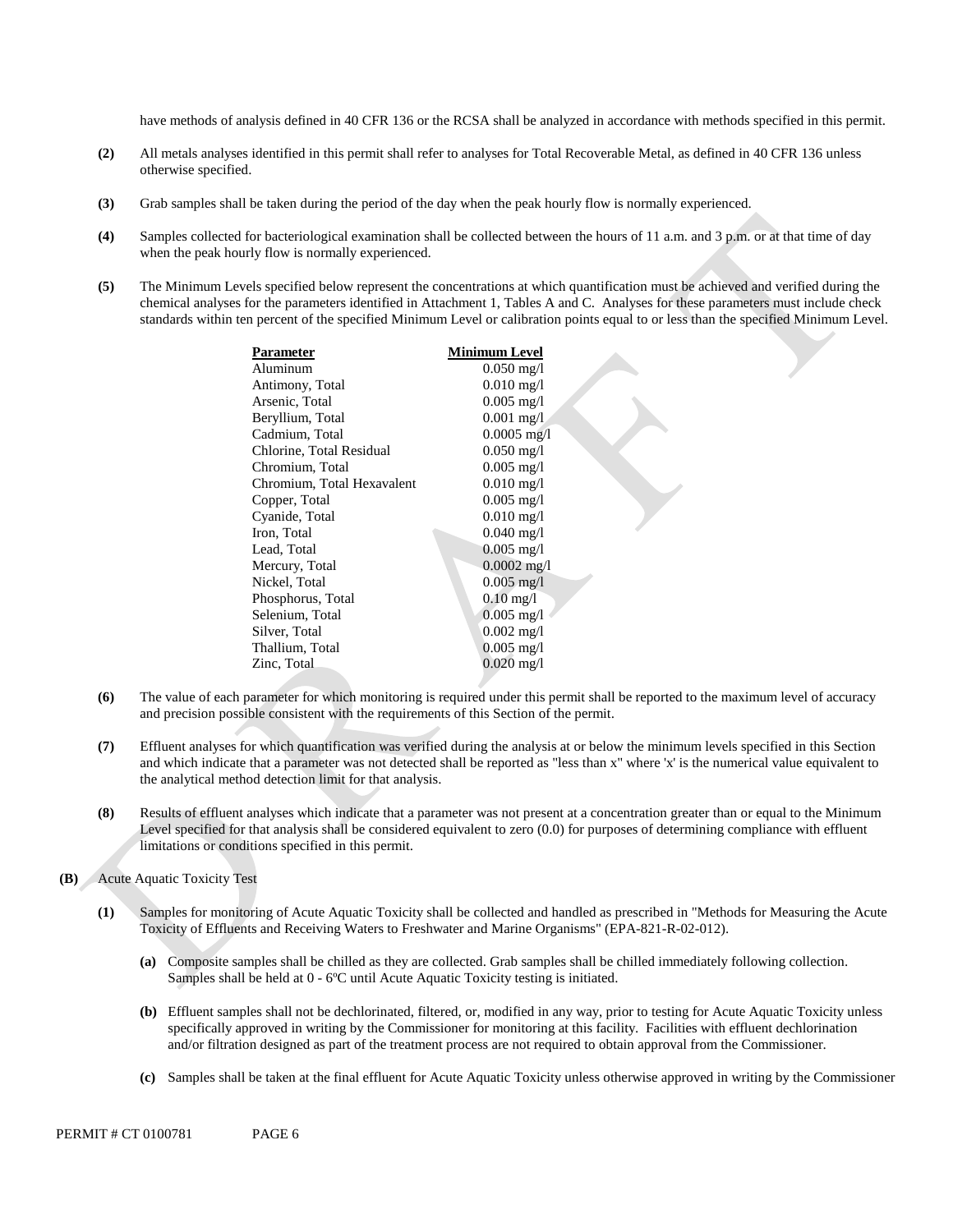for monitoring at this facility.

- **(d)** Chemical analyses of the parameters identified in Attachment 1, Table C shall be conducted on an aliquot of the same sample tested for Acute Aquatic Toxicity.
	- **(i)** At a minimum, pH, specific conductance, total alkalinity, total hardness, and total residual chlorine shall be measured in the effluent sample and, during Acute Aquatic Toxicity tests, in the highest concentration of the test and in the dilution (control) water at the beginning of the test and at test termination. If total residual chlorine is not detected at test initiation, it does not need to be measured at test termination. Dissolved oxygen, pH, and temperature shall be measured in the control and all test concentrations at the beginning of the test, daily thereafter, and at test termination.
- **(e)** Tests for Acute Aquatic Toxicity shall be initiated within 36 hours of sample collection.
- **(2)** Monitoring for Acute Aquatic Toxicity to determine compliance with the permit limit on Acute Aquatic Toxicity (invertebrate) shall be conducted for 48 hours utilizing neonatal (less than 24 hours old) *Daphnia pulex*.
- **(3)** Monitoring for Acute Aquatic Toxicity to determine compliance with the permit limit on Acute Aquatic Toxicity (vertebrate) shall be conducted for 48 hours utilizing larval (1 to 14-day old with no more than 24 hours range in age) *Pimephales promelas*.
- **(4)** Tests for Acute Aquatic Toxicity shall be conducted as prescribed for static non-renewal acute tests in "Methods for measuring the Acute Aquatic Toxicity of Effluents and Receiving Waters to Freshwater and Marine Organisms" (EPA/821-R-02-012), except as specified below.
	- **(a)** For Acute Aquatic Toxicity limits, and for monitoring only conditions, expressed as a NOAEL value, Pass/Fail (single concentration) tests shall be conducted at a specified Critical Test Concentration (CTC) equal to the Aquatic Toxicity limit,  $(100\%$  in the case of monitoring only conditions), as prescribed in Section 22a-430-3(j)(7)(A)(i) of the RCSA.
	- **(b)** Organisms shall not be fed during the tests.
	- **(c)** Synthetic freshwater prepared with deionized water adjusted to a hardness of 50±5 mg/L as CaCO3 shall be used as dilution water in the tests.
	- **(d)** Copper nitrate shall be used as the reference toxicant.
- **(5)** For limits expressed as NOAEL = 100%, compliance shall be demonstrated when the results of a valid pass/fail Acute Aquatic Toxicity Test indicate 90% or greater survival in the effluent sample at the CTC (100%).
- **(C)** Chronic Aquatic Toxicity Test for Freshwater Discharges
	- **(1)** Chronic Aquatic Toxicity testing of the discharge shall be conducted annually during July, August, or September of each year.
	- **(2)** Chronic Aquatic Toxicity testing shall be performed on the discharge in accordance with the test methodology established in "Short-Term Methods for Estimating The Chronic Toxicity of Effluents and Receiving Water to Freshwater Organisms" (EPA-821-R-02 013) as referenced in 40 CFR 136 for *Ceriodaphnia* survival and reproduction and Fathead minnow larval survival and growth.
		- **(a)** Chronic Aquatic Toxicity tests shall utilize a minimum of five effluent dilutions prepared using a dilution factor of 0.5 (100% effluent, 50% effluent, 25% effluent, 12.5% effluent, 6.25% effluent).
		- **(b)** Naugatuck River water collected immediately upstream of the area influenced by the discharge shall be used as control (0% effluent) and dilution water in the toxicity tests.
		- **(c)** A laboratory water control consisting of synthetic freshwater prepared in accordance with EPA-821-R-02-013 at a hardness of  $50±5$  mg/l shall be used as an additional control (0% effluent) in the toxicity tests.
		- **(d)** Daily composite samples of the discharge (final effluent following disinfection) and grab samples of the Naugatuck River, for use as site water control and dilution water, shall be collected on day 0 for test solution renewal on day 1 and day 2 of the test; day 2, for test solution renewal on day 3 and day 4 of the test; and day 4, for test solution renewal for the remainder of the test. Samples shall not be pH or hardness adjusted, or chemically altered in any way.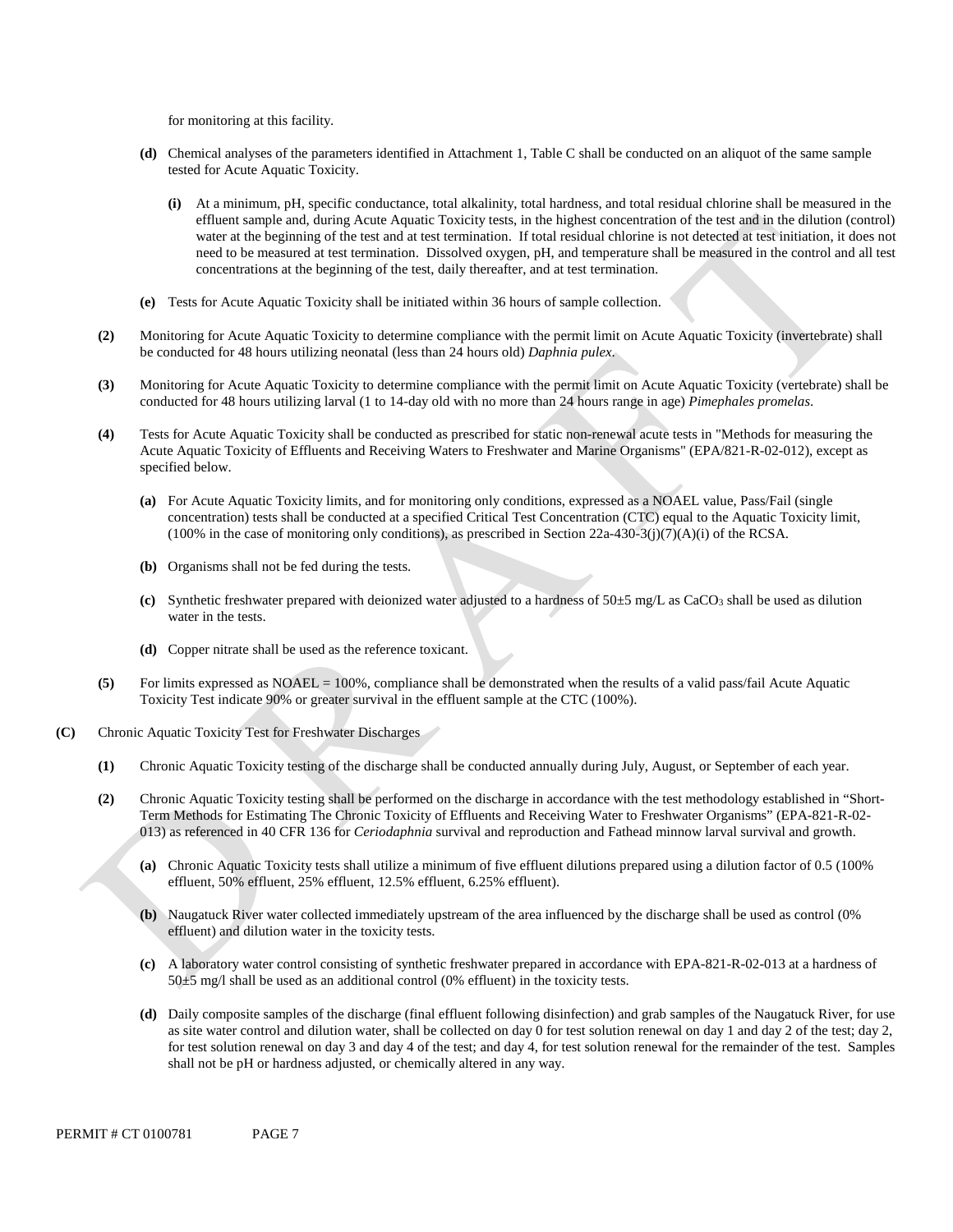**(3)** All samples of the discharge and Naugatuck River water used in the Chronic Aquatic Toxicity test shall, at a minimum, be analyzed and results reported in accordance with the provisions listed in Section 6(A) of this permit for the parameters listed in Attachment 1, Table C included herein, excluding Acute Aquatic Toxicity organism testing.

### **SECTION 7: RECORDING AND REPORTING REQUIREMENTS**

The results of chemical analyses and any aquatic toxicity test required above in Section 5 and the referenced Attachment 1 shall be entered on the Discharge Monitoring Report (DMR) and reported to the Bureau of Water Protection and Land Reuse. The report shall also include a detailed explanation of any violations of the limitations specified. The DMR must be received at the following address by the 15<sup>th</sup> day of the **(A)**  month following the month in which samples are collected.

> ATTN: Municipal Wastewater Monitoring Coordinator Connecticut Department of Energy and Environmental Protection Bureau of Water Protection and Land Reuse Water Planning and Management Division 79 Elm Street Hartford, Connecticut 06106-5127

- For composite samples, from other than automatic samplers, the instantaneous flow and the time of each aliquot sample collection **(1)**  shall be recorded and maintained at the POTW.
- **(B)** Complete and accurate test data, including percent survival of test organisms in each replicate test chamber, LC<sub>50</sub> values and 95% confidence intervals for definitive test protocols, and all supporting chemical/physical measurements performed in association with any aquatic toxicity test, shall be entered on the Aquatic Toxicity Monitoring Report form (ATMR) and sent to the Bureau of Water Protection and Land Reuse at the address specified above in Section 7 (A) of this permit by the 15<sup>th</sup> day of the month following the month in which samples are collected.
- **(C)** The results of the process monitoring required above in Section 5 shall be entered on the Monthly Operating Report (MOR) form, included herein as Attachment 2, and reported to the Bureau of Water Protection and Land Reuse. The MOR report shall also be accompanied by a detailed explanation of any violations of the limitations specified. The MOR, must be received at the address specified above in Section 7 (A) of this permit by the 15<sup>th</sup> day of the month following the month in which the data and samples are collected.
- **(D)** A complete and thorough report of the results of the chronic toxicity monitoring outlined in Section 6(C) shall be prepared as outlined in Section 10 of EPA-821-R-02-013 and submitted to the Department for review on or before December 31 of each calendar year to the address specified above in Section 7 (A) of this permit.
- **(E)** NetDMR Reporting Requirements.
	- **(1)** The Permittee and/or the Signatory Authority shall electronically submit DMRs and reports required under this permit to the Department using NetDMR in satisfaction of the DMR submission requirement of this permit. DMRs shall be submitted electronically to the Department no later than the 15th day of the month following the completed reporting period.

### **SECTION 8: RECORDING AND REPORTING OF VIOLATIONS, ADDITIONAL TESTING REQUIREMENTS, BYPASSES, MECHANICAL FAILURES, AND MONITORING EQUIPMENT FAILURES**

- **(A)** If any Acute Aquatic Toxicity sample analysis indicates that an Aquatic toxicity effluent limitation has been exceeded, or that the test was invalid, an additional sample of the effluent shall be collected and tested for Acute Aquatic Toxicity and associated chemical parameters, as described above in Section 5 and Section 6, and the results reported to the Bureau of Water Protection and Land Reuse (Attn: Aquatic Toxicity) via the ATMR form (see Section 7 (B)) within 30 days of the previous test. These test results shall also be reported on the next month's DMR report pursuant to Section 7 (A). The results of all toxicity tests and associated chemical parameters, valid and invalid, shall be reported.
- **(B)** If any two consecutive Acute Aquatic Toxicity test results or any three Acute Aquatic Toxicity test results in a twelve month period indicates that the Acute Aquatic Toxicity limit has been exceeded, the Permittee shall immediately take all reasonable steps to eliminate toxicity wherever possible and shall submit a report, to the Bureau of Water Protection and Land Reuse (Attn: Aquatic Toxicity), for the review and written approval of the Commissioner in accordance with Section 22a-430-3(j)(10)(c) of the RCSA describing proposed steps to eliminate the toxic impact of the discharge on the receiving water body. Such a report shall include a proposed time schedule to accomplish toxicity reduction and the Permittee shall comply with any schedule approved by the Commissioner.
- **(C)** Sewage Right-to-Know Electronic Bypass Reporting.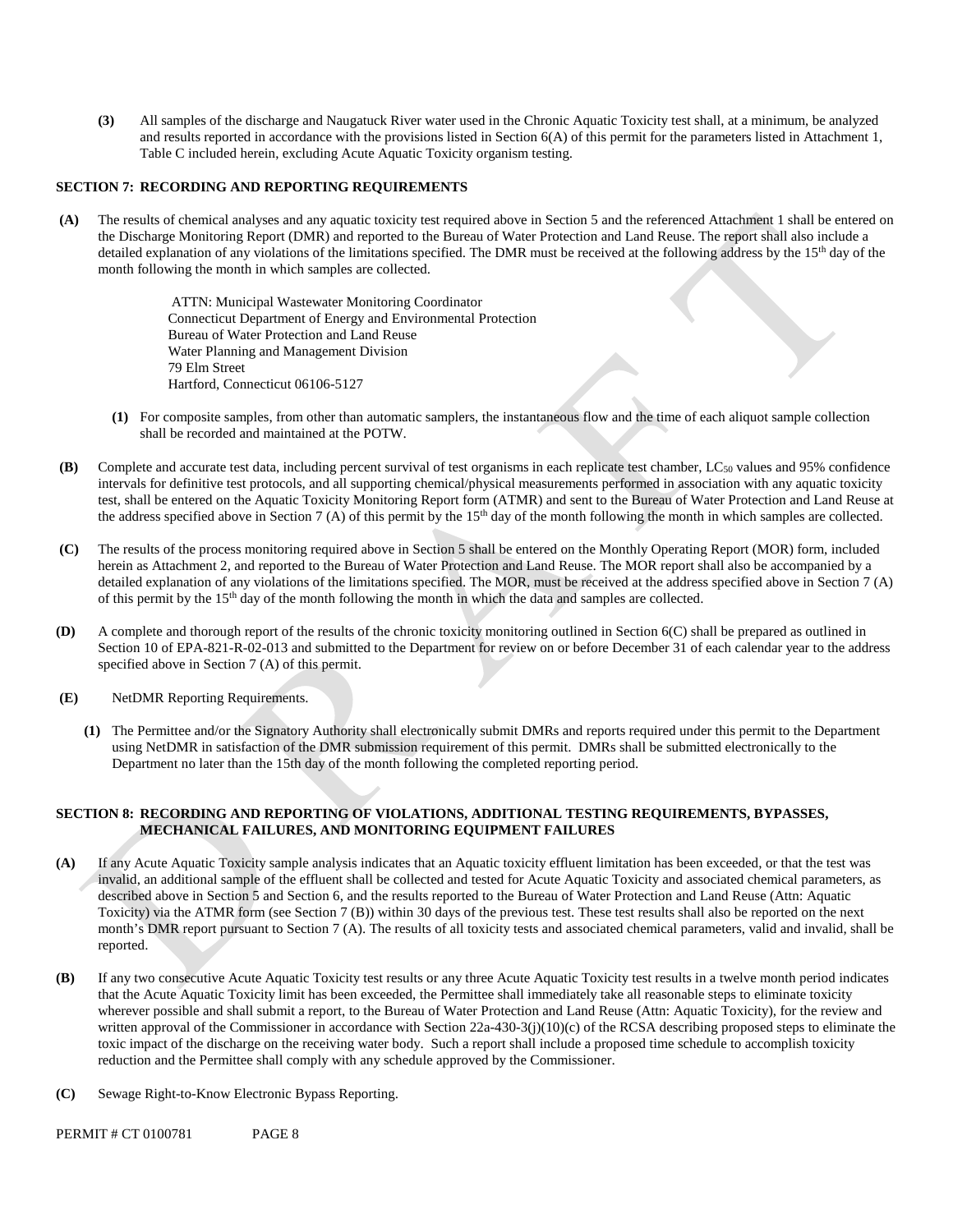**(1)** Section 22a-430-3(k) of the RCSA shall apply in all instances of bypass including a bypass of the treatment plant or a component of the sewage collection system planned during required maintenance. The Department of Energy and Environmental Protection, Bureau of Water Protection and Land Reuse, Water Planning and Management Division, Municipal Wastewater, the Department of Public Health, Water Supply Section and Recreation Section, and the local Director of Health shall be notified within 2 hours of the Permittee learning of the event via online reporting in a format approved by the Commissioner. A final incident report shall be submitted to the Department of Energy and Environmental Protection, Bureau of Water Protection and Land Reuse, Water Planning and Management Division, Municipal Wastewater within five days of the Permittee learning of each occurrence of a discharge or bypass of untreated or partially treated sewage via online reporting in a format approved by the Commissioner.

If the online reporting system is nonfunctional, then the Permittee shall notify DEEP via telephone during normal business hours (8:30 a.m. to 4:30 p.m. Monday through Friday) at (860) 424-3704 or after hours to the DEEP Emergency Response Unit at (860) 424-3338 and the Department of Public Health at (860) 509-8000 with the final incident report being submitted online.

- Section 22a-430-3(j) 11 (D) of the RCSA shall apply in the event of any noncompliance with a maximum daily limit and/or any noncompliance that is greater than two times any permit limit. The Permittee shall notify in the same manner as in paragraph  $C(1)$  of this Section, the Department of Energy and Environmental Protection, Bureau of Water Protection and Land Reuse, Water Planning and **(D)**  Management Division, Municipal Wastewater Section except, if the online reporting system is nonfunctional and the noncompliance occurs outside normal working hours (8:30 a.m. to 4:30 p.m. Monday through Friday) the Permittee may wait to make the verbal report until 10:30 am of the next business day after learning of the noncompliance.
- **(E)** Section 22a-430-3(j) 8 of the RCSA shall apply in all instances of monitoring equipment failures that prevent meeting the requirements in this permit. In the event of any such failure of the monitoring equipment including, but not limited to, loss of refrigeration for an autosampler or lab refrigerator or loss of flow proportion sampling ability, the Permittee shall notify in the same manner as in paragraph C (1) of this Section, the Department of Energy and Environmental Protection, Bureau of Water Protection and Land Reuse, Water Planning and Management Division, Municipal Wastewater Section except, if the online reporting system is nonfunctional and the failure occurs outside normal working hours (8:30 a.m. to 4:30 p.m. Monday through Friday) the Permittee may wait to make the verbal report until 10:30 am of the next business day after learning of the failure.
- **(F)** In addition to the reporting requirements contained in Section 22a-430-3(i), (j), and (k) of the Regulations of Connecticut State Agencies, the Permittee shall notify in the same manner as in paragraph C (1) of this Section, the Department of Energy and Environmental Protection, Bureau of Water Protection and Land Reuse, Water Planning and Management Division, Municipal Wastewater concerning the failure of any major component of the treatment facilities which the Permittee may have reason to believe would result in an effluent violation. **]**

### **SECTION 9: COMPLIANCE SCHEDULES**

- **(A)** The Permittee shall achieve the final water quality-based effluent limits for phosphorus for DSN 001-1 established in Section 5 of this permit, in accordance with the following:
	- (1) The permittee has retained Weston and Sampson to prepare the documents and implement or oversee the actions required by this permit. A report entitled "Town of Thomaston – Connecticut, Water Pollution Authority, Water Pollution Control Facility: Phosphorous Removal Evaluation Report dated May 2016 was submitted and approved by DEEP on August 15, 2016. The report concluded that a chemical addition feed system with multiple feed-point capability will meet the proposed NPDES phosphorous limits. The municipality shall retain one or more qualified consultants acceptable to the Commissioner until this permit is fully complied with, and, within ten days after retaining any consultant other than the one originally identified under this paragraph, the municipality shall notify the Commissioner in writing of the identity of such other consultant. The consultant(s) retained shall be a qualified professional engineer licensed to practice in Connecticut. The Permittee shall submit to the Commissioner a description of a consultant's education, experience and training which is relevant to the work required by this permit within ten days after a request for such a description. Nothing in this paragraph shall preclude the Commissioner from finding a previously acceptable consultant unacceptable.
	- **(2)**  for the Commissioner 's review and written approval, contract plans and specifications for the approved remedial actions, a revised Unless another deadline is specified in writing by the Commissioner, on or before **January 31, 2018**, the Permittee shall (1) submit list of all permits and approvals required for such actions and a revised schedule for applying for and obtaining such permits and approvals; and (2) submit applications for all permits and approvals required under Sections 22a-430 and 22a-416 of the CGS. The Permittee shall obtain all required permits and approvals.
- **(B)** The Permittee shall achieve the final water quality-based effluent limits for Escherichia coli for DSN 001-1 established in Section 5 of this permit, in accordance with the following: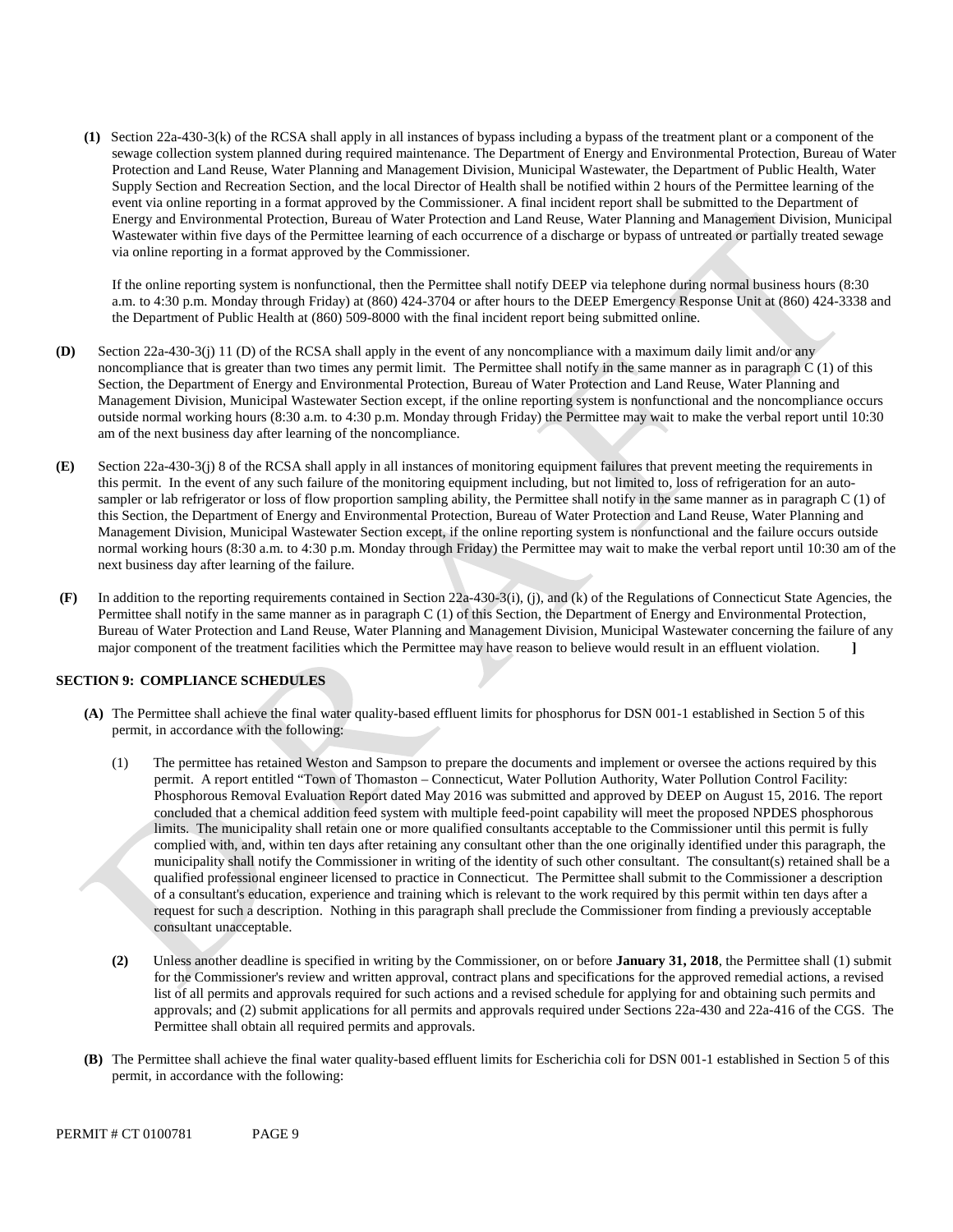- **(1)** On or before **December 31, 2017**, the Permittee shall submit for the Commissioner's review and written approval a comprehensive and thorough report which describes the actions to be taken by the Permittee necessary to achieve compliance with the requirements in Table A of this permit for Escherichia coli. Such report shall include a schedule for implementation of such actions, but in no event shall the actions be completed later than: **April 30, 2019**.
- **(C)** The permittee shall submit to the Commissioner semiannual status reports beginning sixty days after the date of issuance of this permit. Status reports shall include, but not be limited to, a detailed description of progress made by the Permittee in performing actions required by this Section of the permit. in accordance with the approved schedule including, but not limited to, development of engineering plans and specifications, construction activity, contract bidding, operational changes, preparation and submittal of permit applications, and any other required under paragraph(s) A and B of this Section.
- **(D)** The Permittee shall perform the approved actions in accordance with the approved schedule(s), but in no event shall the approved actions be completed later than **March 31, 2019** for compliance with the phosphorus limits and **April 30, 2019** for compliance with Escherichia coli limits. Within fifteen days after completing such actions, the Permittee shall certify to the Commissioner in writing that the actions have been completed as approved.
- **(E)** The Permittee shall use best efforts to submit to the Commissioner all documents required by this Section of the permit in a complete and approvable form. If the Commissioner notified the Permittee that any document or other action is deficient, and does not approve it with conditions or modifications, it is deemed disapproved, and the Permittee shall correct the deficiencies and resubmit it within the time specified by the Commissioner or, if no time is specified by the Commissioner, within thirty days of the Commissioner's notice of deficiencies. In approving any document or other action under this Compliance Schedule, the Commissioner may approve the document or other action as submitted or performed or with such conditions or modifications as the Commissioner deems necessary to carry out the purposes of this Section of the permit. Nothing in this paragraph shall excuse noncompliance or delay.
- **(F)** Dates. The date of submission to the Commissioner of any document required by this section of the permit shall be the date such document is received by the Commissioner. The date of any notice by the Commissioner under this section of the permit, including but not limited to notice of approval or disapproval of any document or other action, shall be the date such notice is personally delivered or the date three days after it is mailed by the Commissioner, whichever is earlier. Except as otherwise specified in this permit, the word "day" as used in this Section of the permit means calendar day. Any document or action which is required by **this Section only** of the permit, to be submitted, or performed, by a date which falls on, Saturday, Sunday, or, a Connecticut or federal holiday, shall be submitted or performed on or before the next day which is not a Saturday, Sunday, or Connecticut or federal holiday.
- **(G)** Notification of noncompliance. In the event that the Permittee becomes aware that it did not or may not comply, or did not or may not comply on time, with any requirement of this Section of the permit or of any document required hereunder, the Permittee shall immediately notify the Commissioner and shall take all reasonable steps to ensure that any noncompliance or delay is avoided or, if unavoidable, is minimized to the greatest extent possible. In so notifying the Commissioner, the Permittee shall state in writing the reasons for the noncompliance or delay and propose, for the review and written approval of the Commissioner, dates by which compliance will be achieved, and the Permittee shall comply with any dates which may be approved in writing by the Commissioner. Notification by the Permittee shall not excuse noncompliance or delay, and the Commissioner's approval of any compliance dates proposed shall not excuse noncompliance or delay unless specifically so stated by the Commissioner in writing.
- **(H)** Notice to Commissioner of changes. Within fifteen days of the date the Permittee becomes aware of a change in any information submitted to the Commissioner under this Section of the permit, or that any such information was inaccurate or misleading or that any relevant information was omitted, the Permittee shall submit the correct or omitted information to the Commissioner.
- **(I)** Submission of documents. Any document, other than a DMR, ATMR or MOR required to be submitted to the Commissioner under this Section of the permit shall, unless otherwise specified in writing by the Commissioner, be directed to:

Stela Marusin Department of Energy and Environmental Protection Bureau of Water Protection and Land Reuse Water Planning and Management Division Municipal Wastewater Section 79 Elm Street Hartford, Connecticut 06106-5127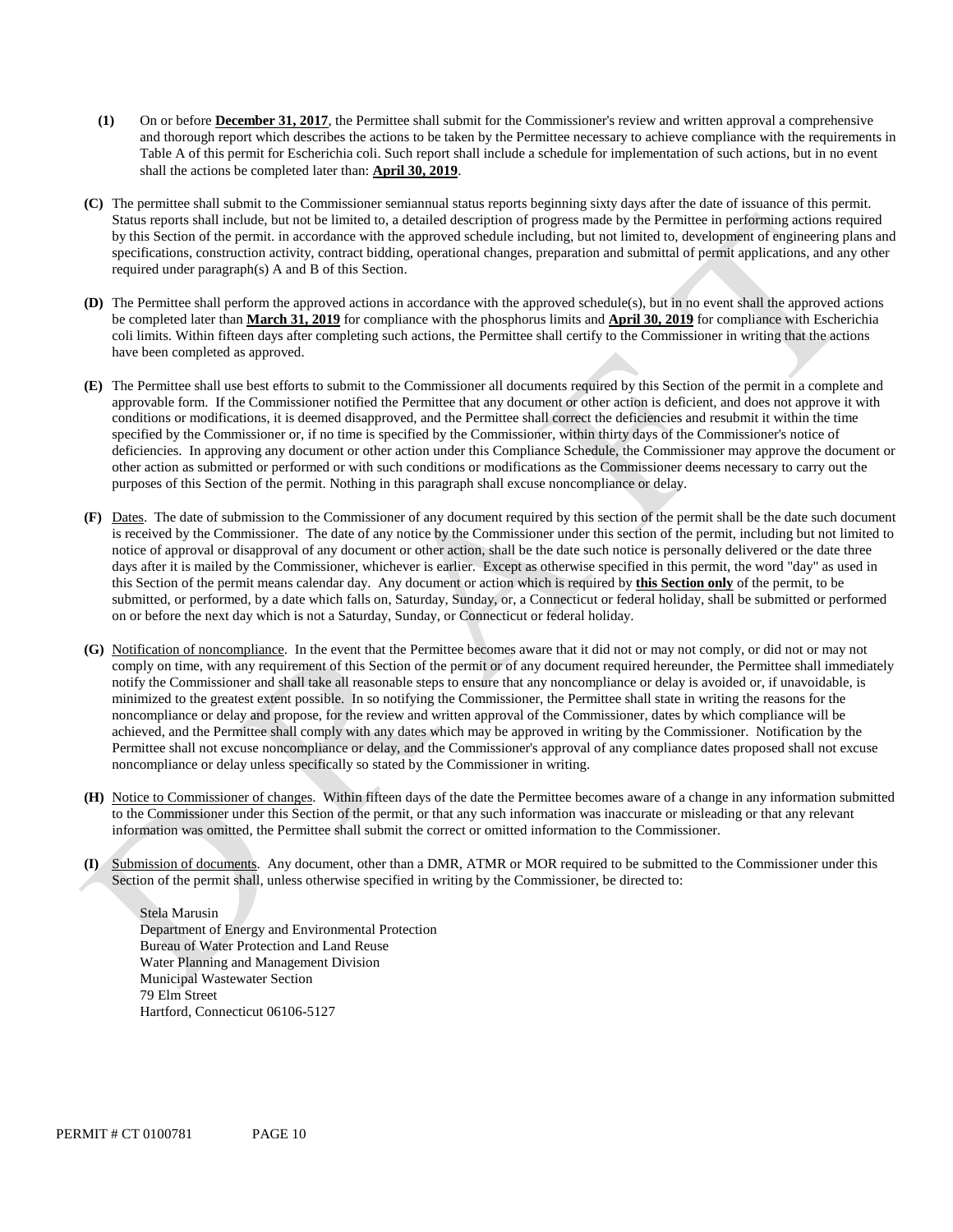This permit is hereby issued on

\_\_\_\_\_\_\_\_\_\_\_\_\_\_\_\_\_\_\_\_\_\_\_\_\_\_\_\_ Betsey Wingfield Bureau Chief Bureau of Water Protection and Land Reuse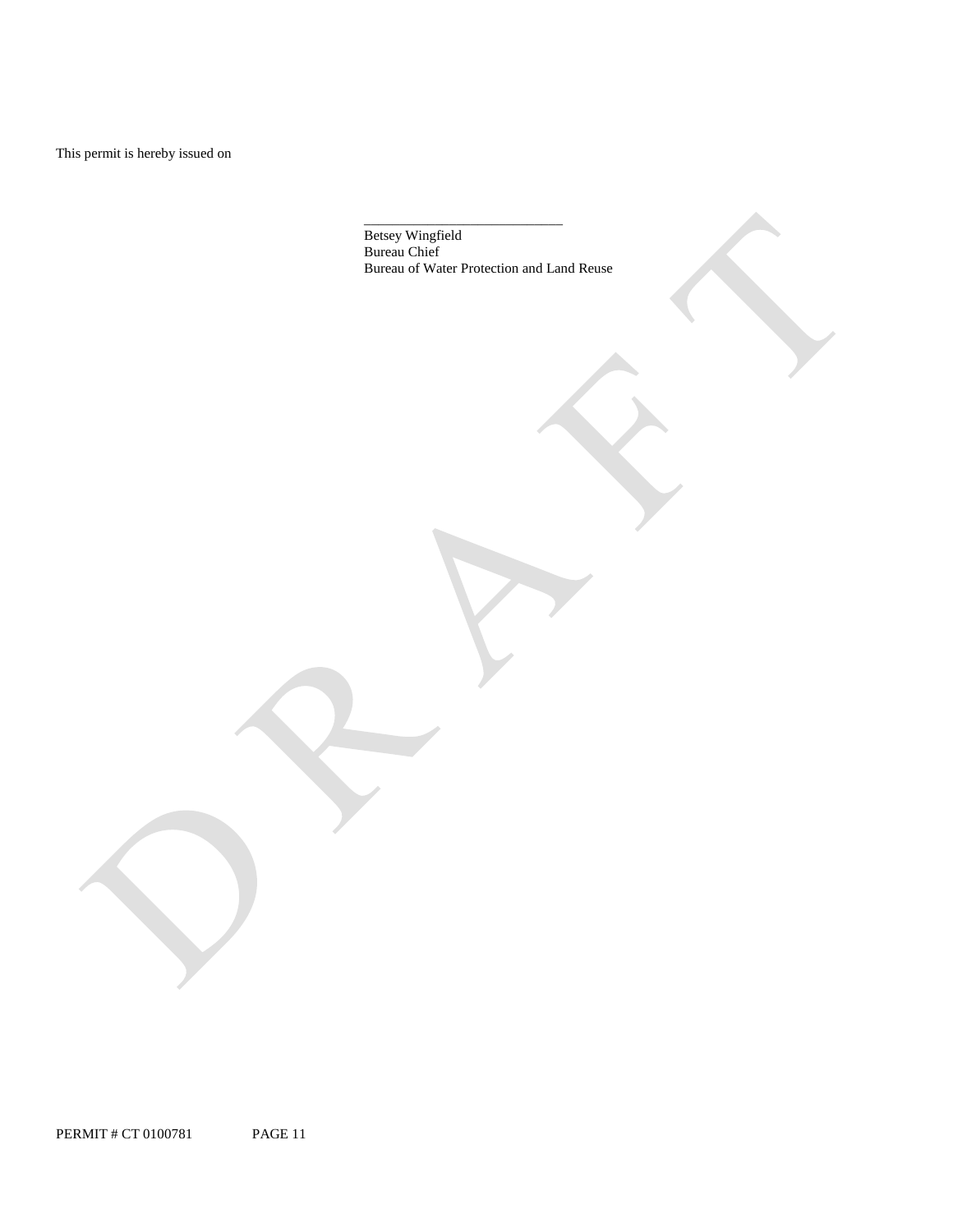# ATTACHMENT 1

Tables A through G

PERMIT # CT 0100781 PAGE 12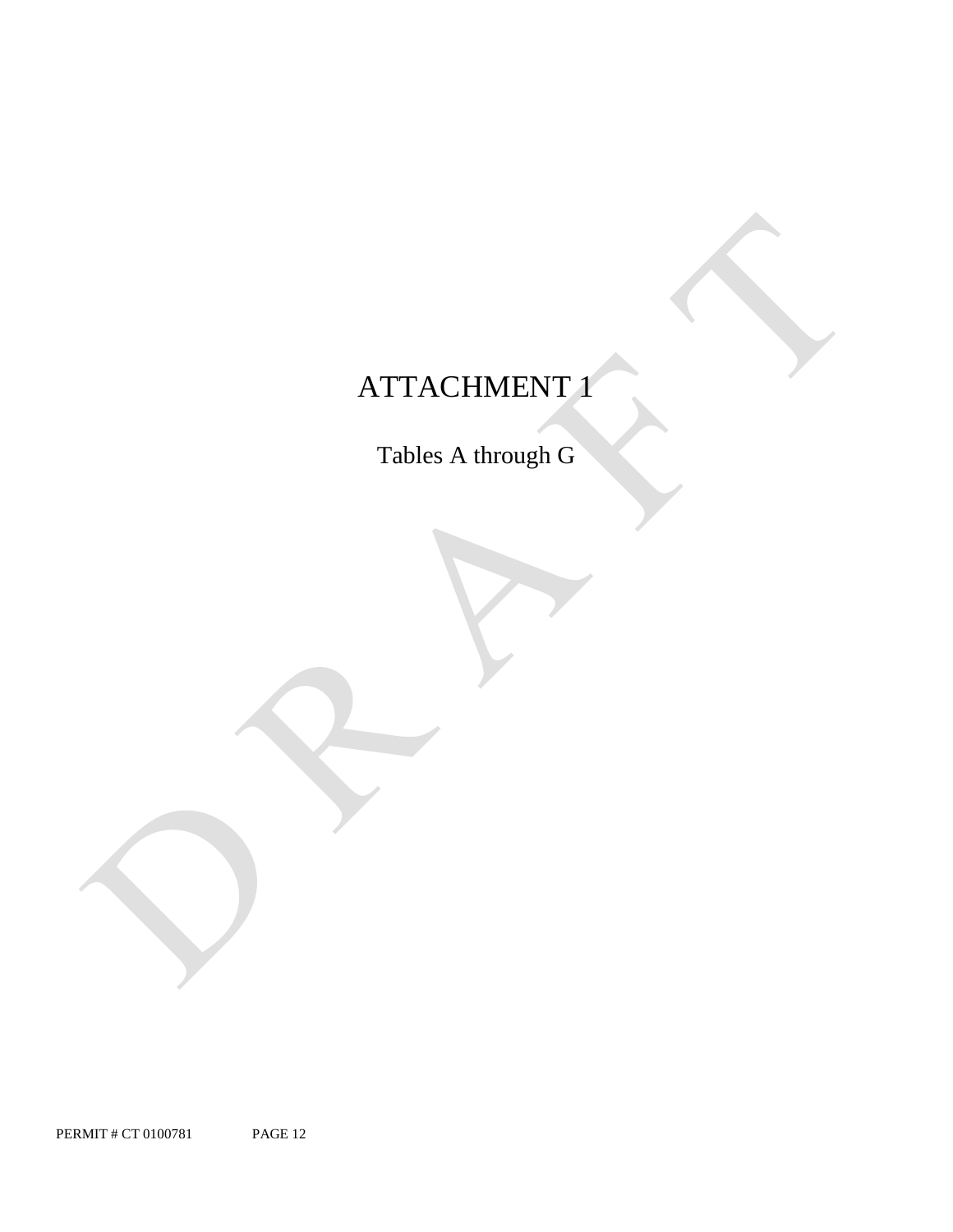### **TABLE A**

| discharge Serial Number (DSN): 001-1                                                 |                       | Monitoring Location: 1             |                                         |                        |                                             |                                                                  |                                           |                              |                |                                     |
|--------------------------------------------------------------------------------------|-----------------------|------------------------------------|-----------------------------------------|------------------------|---------------------------------------------|------------------------------------------------------------------|-------------------------------------------|------------------------------|----------------|-------------------------------------|
| <b>Wastewater Description: Sanitary Sewage</b>                                       |                       |                                    |                                         |                        |                                             |                                                                  |                                           |                              |                |                                     |
| Monitoring Location Description: Final Effluent                                      |                       |                                    |                                         |                        |                                             |                                                                  |                                           |                              |                |                                     |
| Allocated Zone of Influence (ZOI): 6.8 cfs                                           |                       |                                    |                                         |                        | In-stream Waste Concentration (IWC): 23.91% |                                                                  |                                           |                              |                |                                     |
| <b>PARAMETER</b>                                                                     |                       |                                    | <b>FLOW/TIME BASED MONITORING</b>       |                        |                                             |                                                                  | <b>INSTANTANEOUS</b><br><b>MONITORING</b> |                              |                | <b>Minimum</b><br>Level             |
|                                                                                      | <b>Units</b>          | Average<br><b>Monthly</b><br>Limit | <b>Maximum</b><br><b>Daily</b><br>Limit | <b>Sample</b><br>Freq. | <b>Sample</b><br>type                       | <b>Instantaneous</b><br>Limit or<br><b>Required</b><br>Range $3$ | <b>Sample</b><br>Freq.                    | <b>Sample</b><br><b>Type</b> |                | <b>Analysis</b><br>See<br>Section 6 |
| Alkalinity                                                                           | mg/l                  | NA                                 | NA                                      | NR                     | NA                                          | $---$                                                            | Monthly                                   | Grab                         | <b>MOR</b>     |                                     |
| Biochemical Oxygen Demand $(5 \text{ day})^1$ , See remark E                         | mg/l                  | 30                                 | 50                                      | 2/Week                 | Daily Composite                             | <b>NA</b>                                                        | <b>NR</b>                                 | <b>NA</b>                    | <b>DMR/MOR</b> |                                     |
| Copper, Total                                                                        | kg/d                  | 0.1427                             | 0.2864                                  | Weekly                 | Daily Composite                             | NA                                                               | <b>NA</b>                                 | NA                           | <b>DMR/MOR</b> | $\ast$                              |
| Fecal Coliform May 1 <sup>st</sup> through September 30 <sup>th 4</sup>              | Colonies<br>per100 ml | NA                                 | <b>NA</b>                               | <b>NR</b>              | NA                                          | See remarks B<br>and C below                                     | 2Week                                     | Grab                         | <b>DMR/MOR</b> |                                     |
| Escherichia coli May 1 <sup>st</sup> through September $30th5$ see<br>remark D below | Colonies<br>per100 ml | NA                                 | <b>NA</b>                               | $\rm NR$               | NA                                          | 410                                                              | $2$ /Week                                 | Grab                         | <b>DMR/MOR</b> |                                     |
| Flow                                                                                 | <b>MGD</b>            | ------                             | ------                                  | $\mbox{Continuous}^2$  | Average Daily<br>Flow                       | NA                                                               | <b>NR</b>                                 | NA                           | <b>DMR/MOR</b> |                                     |
| Lead, Total                                                                          | kg/d                  | 0.0246                             | 0.0493                                  | Weekly                 | Daily Composite                             | <b>NA</b>                                                        | <b>NR</b>                                 | NA                           | <b>DMR/MOR</b> | $\ast$                              |
| Nickel, Total                                                                        | kg/d                  | 0.209                              | 0.419                                   | Weekly                 | Daily Composite                             | NA                                                               | NR                                        | NA                           | <b>DMR/MOR</b> | $\ast$                              |
| Nitrogen, Ammonia (total as N) July - August<br>September                            | mg/l                  | 10.0<br>10.7                       | ------                                  | 2/Week<br>2/Week       | Daily Composite                             | <b>NA</b>                                                        | <b>NR</b>                                 | NA                           | <b>DMR/MOR</b> |                                     |
| October                                                                              |                       | 17.1                               |                                         | 2/Week                 |                                             |                                                                  |                                           |                              |                |                                     |
| Nitrogen, Ammonia (total as N) November - June                                       | mg/l                  | NA                                 | ------                                  | Monthly                | Daily Composite                             | NA                                                               | $\rm NR$                                  | $\rm NA$                     | <b>MOR</b>     |                                     |
| Nitrogen, Nitrate (total as N)                                                       | mg/l                  | NA                                 | ------                                  | Monthly                | Daily Composite                             | NA                                                               | $\rm NR$                                  | <b>NA</b>                    | <b>MOR</b>     |                                     |
| Nitrogen, Nitrite (total as N)                                                       | mg/1                  | NA                                 | ------                                  | Monthly                | Daily Composite                             | <b>NA</b>                                                        | $\rm NR$                                  | NA                           | <b>MOR</b>     |                                     |
| Nitrogen, Total Kjeldahl                                                             | mg/l                  | NA                                 | ------                                  | Monthly                | Daily Composite                             | <b>NA</b>                                                        | $\rm NR$                                  | <b>NA</b>                    | <b>MOR</b>     |                                     |
| Nitrogen, Total                                                                      | lbs/day               | NA                                 | ------                                  | Monthly                | Daily Composite                             | <b>NA</b>                                                        | $\rm NR$                                  | NA                           | <b>MOR</b>     |                                     |
| Oxygen, Dissolved                                                                    | mg/1                  | NA                                 | <b>NA</b>                               | NR                     | <b>NA</b>                                   | $-----$                                                          | Work Day                                  | Grab                         | <b>MOR</b>     |                                     |
| pH                                                                                   | S.U.                  | NA                                 | NA                                      | <b>NR</b>              | NA                                          | $6 - 9$                                                          | Work Day                                  | Grab                         | DMR / MOR      |                                     |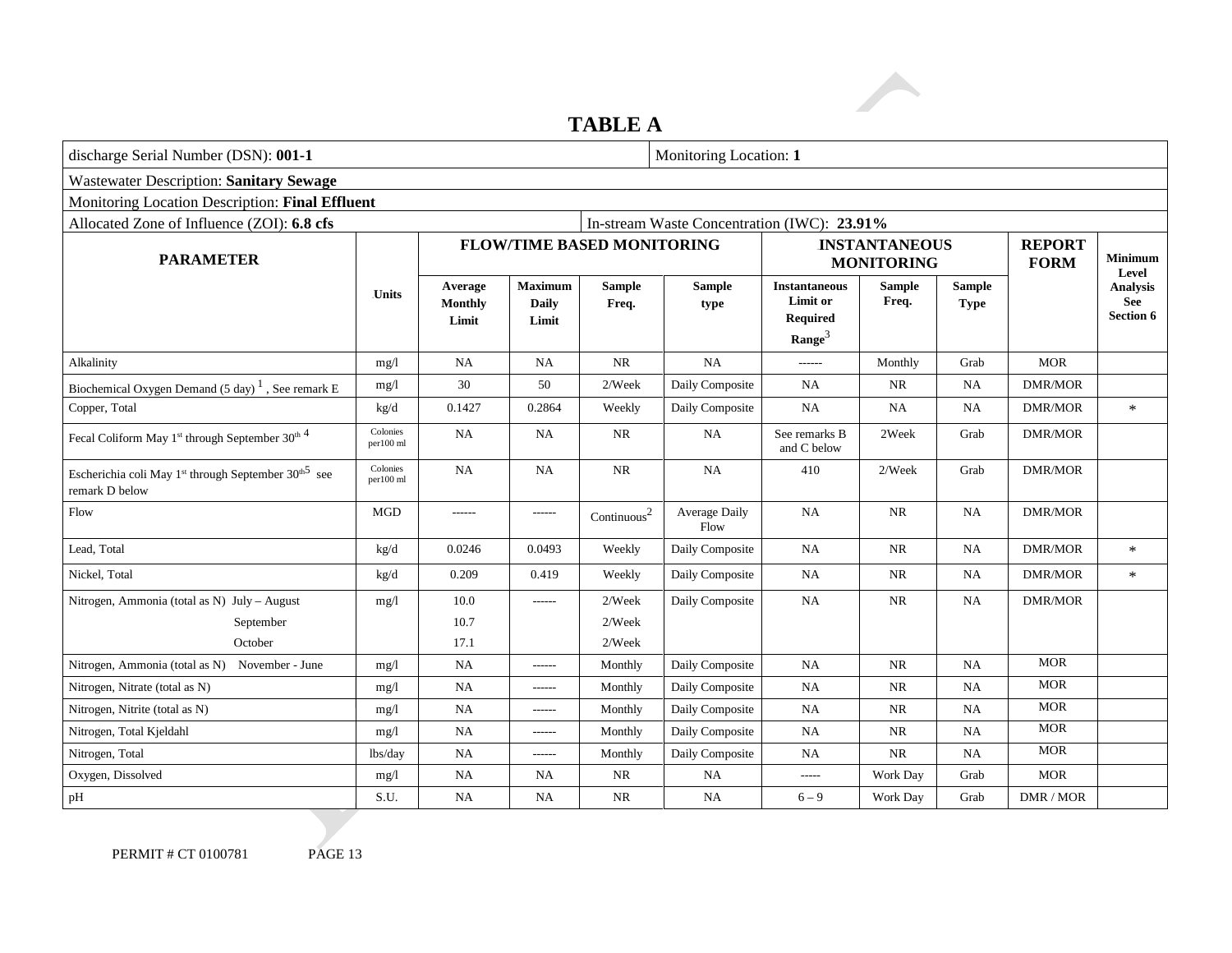| Phosphate, Ortho                                                           | mg/1               | <b>NA</b> | $- - - - - -$ | Monthly   | Daily Composite | <b>NA</b>     | <b>NR</b>  | <b>NA</b> | DMR/MOR    |               |
|----------------------------------------------------------------------------|--------------------|-----------|---------------|-----------|-----------------|---------------|------------|-----------|------------|---------------|
| Phosphorus, Total April 1 <sup>st</sup> through October 31 <sup>st 6</sup> | mg/1               | 1.55      | 3.11          | Weekly    | Daily Composite | <b>NA</b>     | <b>NR</b>  | <b>NA</b> | DMR/MOR    |               |
| November 1 <sup>st</sup> through March 31 <sup>st</sup>                    |                    | <b>NA</b> | $- - - - - -$ | Monthly   |                 |               |            |           |            |               |
| Phosphorus, Total April 1 <sup>st</sup> through October 31 <sup>st</sup>   | lbs/day            | -------   | ------        | Weekly    | Daily Composite | <b>NA</b>     | NA         | <b>NA</b> | <b>MOR</b> |               |
| Phosphorus, Total (Average Seasonal Load Cap)                              | lbs/day            | 7.35      | <b>NA</b>     | Weekly    | Calculated      | NA            | NA         | <b>NA</b> | DMR/MOR    |               |
| October                                                                    |                    |           |               |           |                 |               |            |           |            |               |
| Solids, Settleable                                                         | mg/1               | <b>NA</b> | <b>NA</b>     | <b>NA</b> | <b>NA</b>       | <b>NA</b>     | <b>NA</b>  | <b>NA</b> | DMR/MOR    |               |
| Solids, Total Suspended <sup>1</sup> , See remark E                        | mg/1               | 30        | 50            | $2$ /week | Daily Composite | <b>NA</b>     | <b>NA</b>  | <b>NA</b> | DMR/MOR    |               |
| Temperature                                                                | $\mathrm{P}$       | <b>NA</b> | <b>NA</b>     | <b>NR</b> | <b>NA</b>       | $- - - - - -$ | Work Day   | Grab      | <b>MOR</b> |               |
| Turbidity                                                                  | <b>NTU</b>         | <b>NA</b> | <b>NA</b>     | <b>NR</b> | NA              | $- - - - - -$ | Work Day   | Grab      | <b>MOR</b> |               |
| UV Dose May 1 <sup>st</sup> through September 30 <sup>th</sup> remark A    | mW/cm <sup>2</sup> | <b>NA</b> | <b>NA</b>     | <b>NR</b> | NA              | $\geq 30.0$   | 4/Work Day | Grab      | DMR /MOR   |               |
| Zinc, Total                                                                | kg/d               | 0.957     | 1.920         | Weekly    | Daily Composite | <b>NA</b>     | <b>NA</b>  | <b>NA</b> | DMR/MOR    | $\frac{1}{2}$ |

6B**TABLE A – CONDITIONS** 

#### **Footnotes:**

**<sup>1</sup>**The discharge shall not exceed an average monthly 30 mg/l or a maximum daily 50 mg/l.

<sup>2</sup> The Permittee shall record and report on the monthly operating report the minimum, maximum and total flow for each day of discharge and the average daily flow for each sampling month. The Permittee shall report, on the discharge monitoring report, the average daily flow and maximum daily flow for each sampling month.

**<sup>3</sup>**The instantaneous limits in this column are maximum limit except for UV Dose which is a minimum limit.

 **<sup>4</sup>**During the period beginning at the date of issuance of this permit and lasting until the implementation of Escherichia coli monitoring at the Water Pollution Control Facility, the discharge shall not exceed and shall otherwise conform to specific terms and conditions listed.

<sup>5</sup> During the period beginning after the implementation of Escherichia coli monitoring, but no later than May 1, 2019 lasting until expiration, the discharge shall not exceed and shall otherwise conform to the specific te and conditions listed.

<sup>6</sup> During the period beginning after the implementation of phosphorus removal but no later than April 1, 2019, lasting until expiration, the discharge shall also not exceed and shall otherwise conform to the specific term and conditions listed.

<sup>7</sup> During the period beginning after the implementation of phosphorus removal but no later than April 1, 2019, lasting until expiration, the discharge shall not exceed the total phosphorus Average Seasonal Load Cap of 7.3 Ibs/day as follows: Calculate the Average Seasonal Load by adding all sample results during each April 1<sup>st</sup> through October 31<sup>st</sup> season in pounds per day and dividing by the total number of those samples in that season.

#### **Remarks:**

**(A)** Ultraviolet disinfection shall be utilized from May  $1<sup>st</sup>$  through September  $30<sup>th</sup>$ .

(B) The geometric mean of the Fecal coliform bacteria values for the effluent samples collected in a period of a calendar month during the period from May 1<sup>st</sup> through September 31<sup>st</sup> shall not exceed 200 per 100 millilt

(C) The geometric mean of the Fecal coliform bacteria values for the effluent samples collected in a period of a calendar week during the period from May 1<sup>st</sup> through September 31<sup>st</sup> shall not exceed 400 per 100 millilte

(D) The geometric mean of the Escherichia coli bacteria values for the effluent samples collected in a period of a calendar month during the period from May 1<sup>st</sup> through September 30<sup>th</sup> shall not exceed 126 per 100 milliliters.

**(E)** The Average Weekly discharge Limitation for BOD5 and Total Suspended Solids shall be 1.5 times the Average Monthly Limit listed above.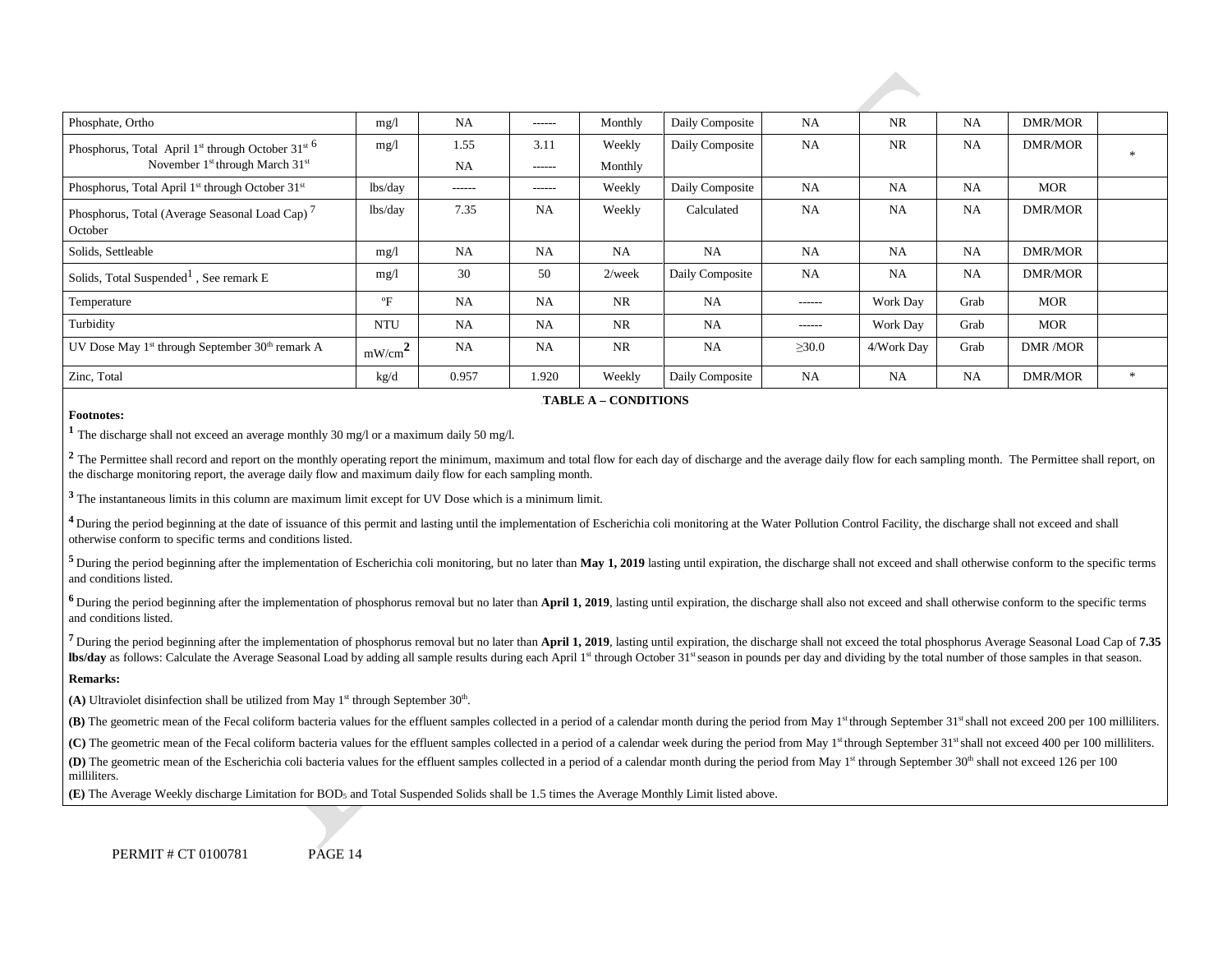### **TABLE B**

| Discharge Serial Number (DSN): 001-1                                                                                                                                                                                                                                                                              |                      |  | Monitoring Location: K                      |                                                      |                         |                              |  |  |
|-------------------------------------------------------------------------------------------------------------------------------------------------------------------------------------------------------------------------------------------------------------------------------------------------------------------|----------------------|--|---------------------------------------------|------------------------------------------------------|-------------------------|------------------------------|--|--|
| <b>Wastewater Description: Sanitary Sewage</b>                                                                                                                                                                                                                                                                    |                      |  |                                             |                                                      |                         |                              |  |  |
| <b>Monitoring Location Description: Final Effluent</b>                                                                                                                                                                                                                                                            |                      |  |                                             |                                                      |                         |                              |  |  |
| Allocated Zone of Influence (ZOI): 6.8 cfs                                                                                                                                                                                                                                                                        |                      |  |                                             | In-stream Waste Concentration (IWC): 23.91%          |                         |                              |  |  |
|                                                                                                                                                                                                                                                                                                                   |                      |  |                                             | <b>FLOW/TIME BASED MONITORING</b>                    |                         | <b>REPORT</b><br><b>FORM</b> |  |  |
| <b>PARAMETER</b>                                                                                                                                                                                                                                                                                                  | <b>Units</b>         |  | Average<br><b>Monthly</b><br><b>Minimum</b> | <b>Sample</b><br>Freq.                               | <b>Sample</b><br>type   |                              |  |  |
| Biochemical Oxygen Demand (5 day) Percent Removal <sup>1</sup>                                                                                                                                                                                                                                                    | $%$ of<br>Influent   |  | 85                                          | 2/Week                                               | Calculated <sup>2</sup> | <b>DMR</b>                   |  |  |
| Solids, Total Suspended Percent Removal <sup>1</sup>                                                                                                                                                                                                                                                              | $%$ of<br>Influent   |  | 85                                          | 2/Week                                               | Calculated <sup>2</sup> | <b>DMR</b>                   |  |  |
| <b>Footnotes:</b><br><sup>1</sup> The discharge shall be less than or equal to 15% of the average monthly influent BOD <sub>5</sub> and total suspended solids (Table E, Monitoring Location<br>$G$ ).<br><sup>2</sup> Calculated based on the average monthly results described in Table A. Removal efficiency = | TABLE B - CONDITIONS |  |                                             | Inf.BOD or TSS-Effluent BOD or TSS<br>Inf.BOD or TSS |                         | X 100                        |  |  |

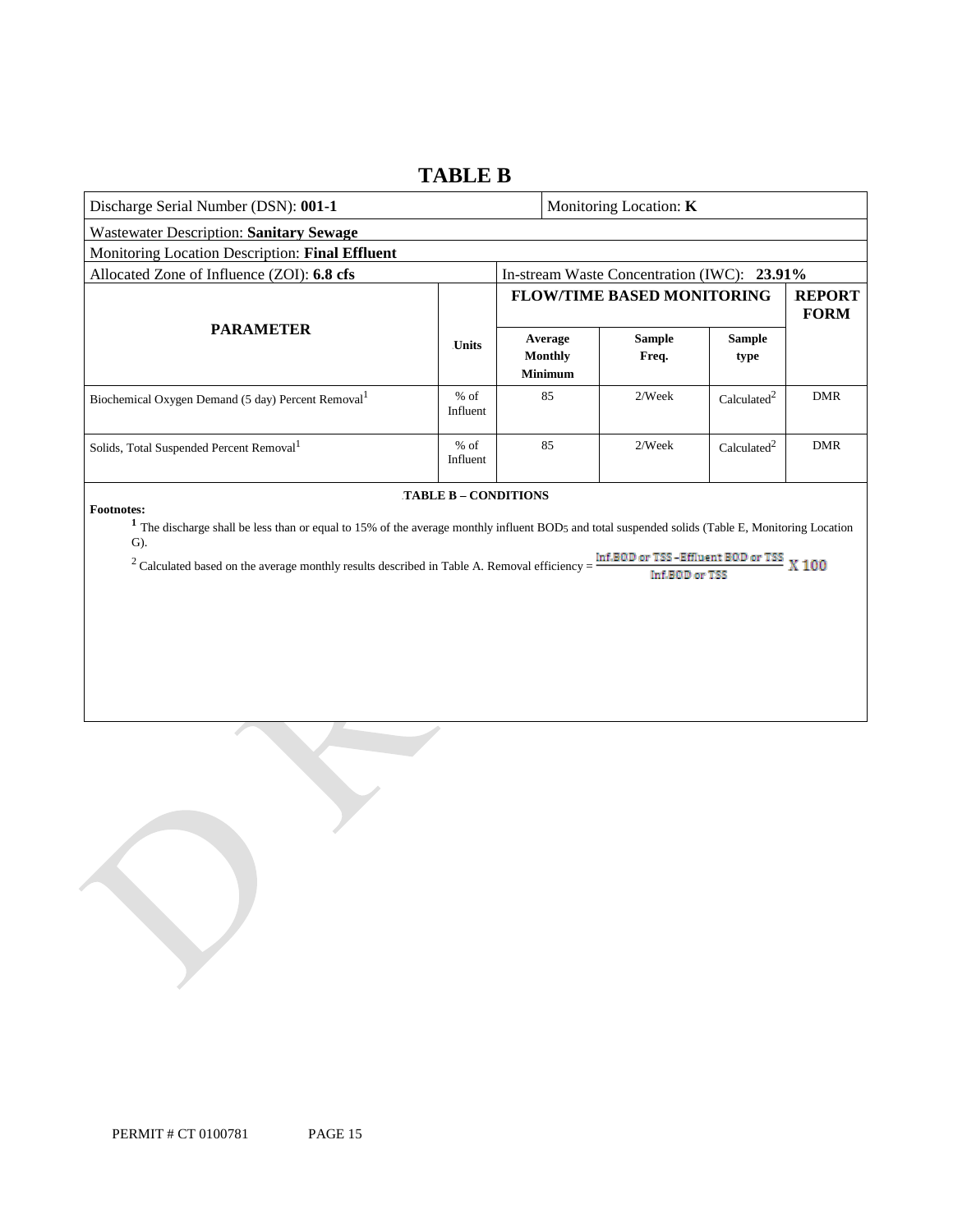| Discharge Serial Number (DSN): 001-1            |                  | Monitoring Location: T                  |                                             |                              |                          |                                                          |  |  |
|-------------------------------------------------|------------------|-----------------------------------------|---------------------------------------------|------------------------------|--------------------------|----------------------------------------------------------|--|--|
| Wastewater Description: Sanitary Sewage         |                  |                                         |                                             |                              |                          |                                                          |  |  |
| Monitoring Location Description: Final Effluent |                  |                                         |                                             |                              |                          |                                                          |  |  |
| Allocated Zone of Influence (ZOI): 6.8 cfs      |                  |                                         | In-stream Waste Concentration (IWC): 23.91% |                              |                          |                                                          |  |  |
| <b>PARAMETER</b>                                | <b>Units</b>     | <b>Maximum</b><br><b>Daily</b><br>Limit | <b>Sampling</b><br><b>Frequency</b>         | <b>Sample</b><br><b>Type</b> | <b>Reporting</b><br>form | <b>Minimum</b><br><b>Level Analysis</b><br>See Section 6 |  |  |
| Aluminum, Total                                 | mg/1             |                                         | Quarterly                                   | Daily Composite              | <b>ATMR/DMR</b>          | $\ast$                                                   |  |  |
| Antimony, Total                                 | mg/1             |                                         | Quarterly                                   | Daily Composite              | <b>ATMR/DMR</b>          | ×                                                        |  |  |
| NOAEL Static 48Hr Acute D. Pulex <sup>1</sup>   | %<br>survival    | 100%                                    | Quarterly                                   | Daily Composite              | <b>ATMR/DMR</b>          |                                                          |  |  |
| NOAEL Static 48Hr Acute Pimephales <sup>1</sup> | $\%$<br>survival | 100%                                    | Quarterly                                   | Daily Composite              | <b>ATMR/DMR</b>          |                                                          |  |  |
| Arsenic, Total                                  | mg/1             | ------                                  | Quarterly                                   | Daily Composite              | <b>ATMR/DMR</b>          | $\frac{1}{2}$                                            |  |  |
| Beryllium, Total                                | mg/1             |                                         | Quarterly                                   | Daily Composite              | <b>ATMR/DMR</b>          | $\ast$                                                   |  |  |
| BOD <sub>5</sub>                                | mg/1             | ------                                  | Quarterly                                   | Daily Composite              | <b>ATMR/DMR</b>          |                                                          |  |  |
| Cadmium, Total                                  | mg/1             |                                         | Quarterly                                   | Daily Composite              | <b>ATMR/DMR</b>          | $\ast$                                                   |  |  |
| Chromium, Hexavalent                            | mg/1             | ------                                  | Quarterly                                   | Daily Composite              | ATMR/DMR                 | $\frac{1}{2}$                                            |  |  |
| Chromium, Total                                 | mg/1             |                                         | Quarterly                                   | Daily Composite              | <b>ATMR/DMR</b>          | $\ast$                                                   |  |  |
| Chlorine, Total Residual                        | mg/1             | ------                                  | Quarterly                                   | Daily Composite              | <b>ATMR/DMR</b>          | $\frac{1}{2}$                                            |  |  |
| Copper, Total                                   | mg/1             |                                         | Quarterly                                   | Daily Composite              | <b>ATMR/DMR</b>          | $\ast$                                                   |  |  |
| Cyanide, Amenable                               | mg/1             | ------                                  | Quarterly                                   | Daily Composite              | <b>ATMR/DMR</b>          |                                                          |  |  |
| Cyanide, Total                                  | mg/1             |                                         | Quarterly                                   | Daily Composite              | <b>ATMR/DMR</b>          | $\frac{1}{2}$                                            |  |  |
| Iron, Total                                     | mg/1             | ------                                  | Quarterly                                   | Daily Composite              | <b>ATMR/DMR</b>          | $\ast$                                                   |  |  |
| Lead, Total                                     | mg/1             |                                         | Quarterly                                   | Daily Composite              | <b>ATMR/DMR</b>          | $\ast$                                                   |  |  |
| Mercury, Total                                  | mg/1             | ------                                  | Quarterly                                   | Daily Composite              | <b>ATMR/DMR</b>          | $\ast$                                                   |  |  |
| Nickel, Total                                   | mg/1             |                                         | Quarterly                                   | Daily Composite              | <b>ATMR/DMR</b>          | ×                                                        |  |  |
| Nitrogen, Ammonia (total as N)                  | mg/1             | ------                                  | Quarterly                                   | Daily Composite              | <b>ATMR/DMR</b>          |                                                          |  |  |
| Nitrogen, Nitrate, (total as N)                 | mg/1             |                                         | Quarterly                                   | Daily Composite              | <b>ATMR/DMR</b>          |                                                          |  |  |
| Nitrogen, Nitrite, (total as N)                 | mg/1             | ------                                  | Quarterly                                   | Daily Composite              | <b>ATMR/DMR</b>          |                                                          |  |  |
| Phosphorus, Total                               | mg/1             |                                         | Quarterly                                   | Daily Composite              | <b>ATMR/DMR</b>          | $\ast$                                                   |  |  |
| Phenols, Total                                  | mg/1             | ------                                  | Quarterly                                   | Daily Composite              | <b>ATMR/DMR</b>          |                                                          |  |  |
| Selenium, Total                                 | mg/1             |                                         | Quarterly                                   | Daily Composite              | <b>ATMR/DMR</b>          | $\frac{1}{2}$                                            |  |  |
| Silver, Total                                   | mg/1             | ------                                  | Quarterly                                   | Daily Composite              | <b>ATMR/DMR</b>          | $\ast$                                                   |  |  |
| Suspended Solids, Total                         | mg/1             |                                         | Quarterly                                   | Daily Composite              | <b>ATMR/DMR</b>          |                                                          |  |  |
| Thallium, Total                                 | mg/1             | ------                                  | Quarterly                                   | Daily Composite              | <b>ATMR/DMR</b>          | $\ast$                                                   |  |  |
| Zinc, Total                                     | mg/1             |                                         | Quarterly                                   | Daily Composite              | <b>ATMR/DMR</b>          | $\ast$                                                   |  |  |

### **TABLE C**

**TABLE C - CONDITIONS** 

Remarks: <sup>1</sup>The results of the Toxicity Tests are recorded in % survival. The Permittee shall report % survival on the DMR based on criteria in Section 6(B) of this permit.

ATMR – Aquatic Toxicity Monitoring Report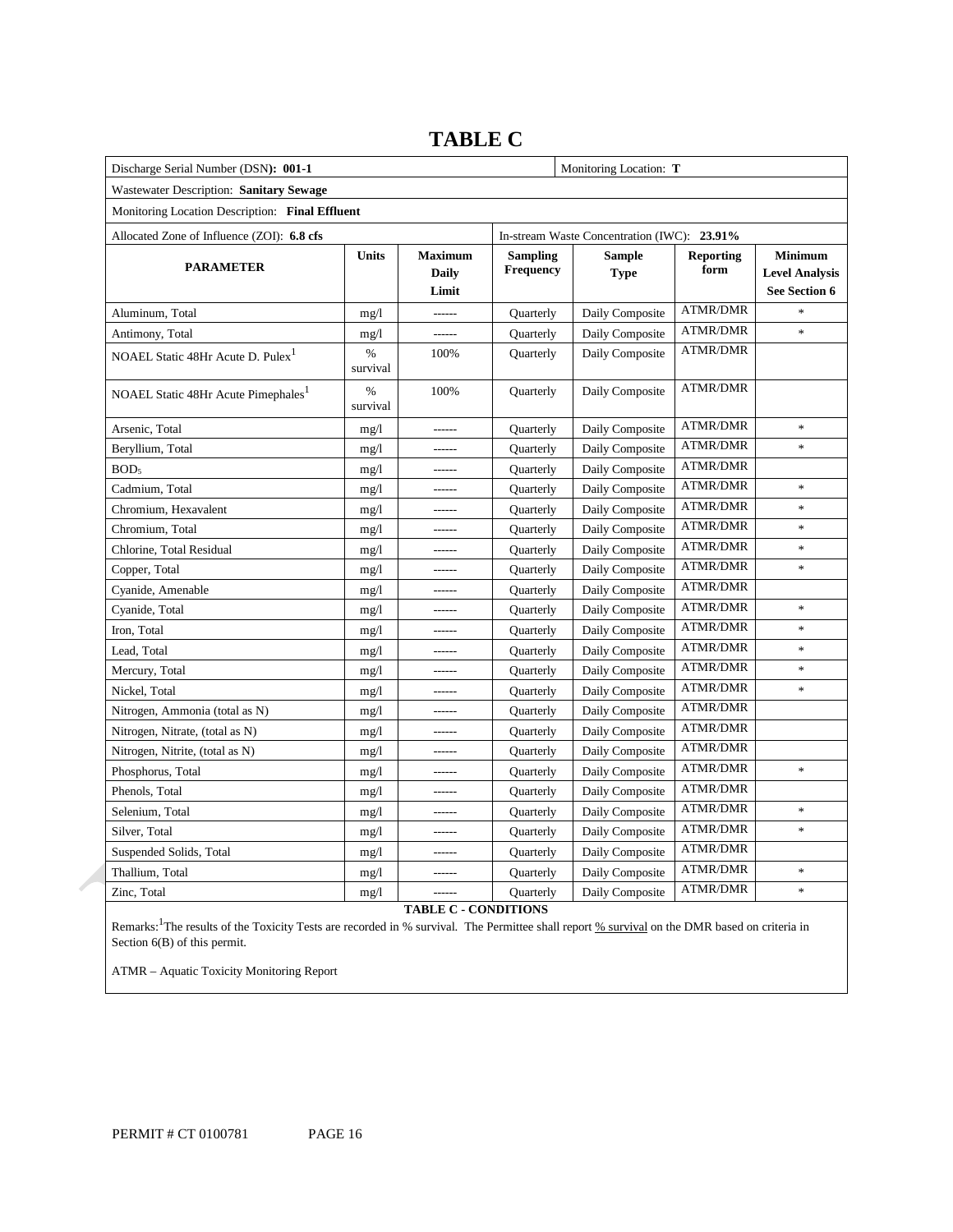### 14B**TABLE D**

| Discharge Serial Number: 001-1                                 |                             | Monitoring Location: N |                                 |                                 |            |             |  |
|----------------------------------------------------------------|-----------------------------|------------------------|---------------------------------|---------------------------------|------------|-------------|--|
| Wastewater Description: Secondary Treatment - Activated Sludge |                             |                        |                                 |                                 |            |             |  |
| Monitoring Location Description: Each SBR Unit                 |                             |                        |                                 |                                 |            |             |  |
|                                                                | <b>REPORTING FORMAT</b>     |                        | <b>INSTANTANEOUS MONITORING</b> | <b>REPORTING</b><br><b>FORM</b> |            |             |  |
| <b>PARAMETER</b>                                               |                             |                        | Sample Frequency                |                                 |            | Sample Type |  |
| Oxygen, Dissolved                                              | High & low for each WorkDay |                        | 2/WorkDay                       | Grab                            | <b>MOR</b> |             |  |
| Sludge Volume Index                                            | WorkDay                     |                        | WorkDay                         | Grab                            | <b>MOR</b> |             |  |
| Mixed Liquor Suspended Solids                                  | WorkDay                     |                        | WorkDay                         | Grab                            | <b>MOR</b> |             |  |

### 15B**TABLE E**

| Discharge Serial Number: 001-1            |                  |                                       |                            | Monitoring Location: G                      |                                           |                              |                                 |  |
|-------------------------------------------|------------------|---------------------------------------|----------------------------|---------------------------------------------|-------------------------------------------|------------------------------|---------------------------------|--|
| Wastewater Description: Sanitary Sewage   |                  |                                       |                            |                                             |                                           |                              |                                 |  |
| Monitoring Location Description: Influent |                  |                                       |                            |                                             |                                           |                              |                                 |  |
| <b>PARAMETER</b>                          | <b>Units</b>     | <b>DMR REPORTING</b><br><b>FORMAT</b> |                            | <b>FLOW/TIME BASED</b><br><b>MONITORING</b> | <b>INSTANTANEOUS</b><br><b>MONITORING</b> |                              | <b>REPORTING</b><br><b>FORM</b> |  |
|                                           |                  |                                       | <b>Sample</b><br>Frequency | Sample<br><b>Type</b>                       | <b>Sample</b><br>Frequency                | <b>Sample</b><br><b>Type</b> |                                 |  |
| Biochemical Oxygen Demand (5 day)         | mg/l             | Monthly average                       | 2/Week                     | Daily Composite                             | <b>NA</b>                                 | <b>NA</b>                    | <b>DMR/MOR</b>                  |  |
| Nitrogen, Ammonia (total as N)            | mg/l             |                                       | Monthly                    | Daily Composite                             | <b>NA</b>                                 | <b>NA</b>                    | <b>MOR</b>                      |  |
| Nitrogen, Nitrate (total as N)            | mg/l             |                                       | Monthly                    | Daily Composite                             | <b>NA</b>                                 | NA                           | <b>MOR</b>                      |  |
| Nitrogen, Nitrite (total as N)            | mg/l             |                                       | Monthly                    | Daily Composite                             | <b>NA</b>                                 | NA                           | <b>MOR</b>                      |  |
| Nitrogen, Total Kjeldahl                  | mg/l             |                                       | Monthly                    | Daily Composite                             | NA                                        | <b>NA</b>                    | <b>MOR</b>                      |  |
| Nitrogen, Total                           | mg/l             |                                       | Monthly                    | Daily Composite                             | NA                                        | <b>NA</b>                    | <b>MOR</b>                      |  |
| Phosphate, Ortho                          | mg/l             |                                       | Monthly                    | Daily Composite                             | <b>NA</b>                                 | <b>NA</b>                    | <b>MOR</b>                      |  |
| Phosphorus, Total                         | mg/1             |                                       | Monthly                    | Daily Composite                             | <b>NA</b>                                 | <b>NA</b>                    | <b>MOR</b>                      |  |
| pH                                        | S.U.             |                                       | NA.                        | NA.                                         | Work Day                                  | Grab                         | <b>MOR</b>                      |  |
| Solids, Total Suspended                   | mg/l             | Monthly average                       | 2/Week                     | Daily Composite                             | <b>NA</b>                                 | NA                           | <b>DMR/MOR</b>                  |  |
| Temperature                               | $\mathrm{^{o}F}$ |                                       | NA.                        | <b>NA</b>                                   | Work Day                                  | Grab                         | <b>MOR</b>                      |  |
|                                           |                  |                                       |                            |                                             |                                           |                              |                                 |  |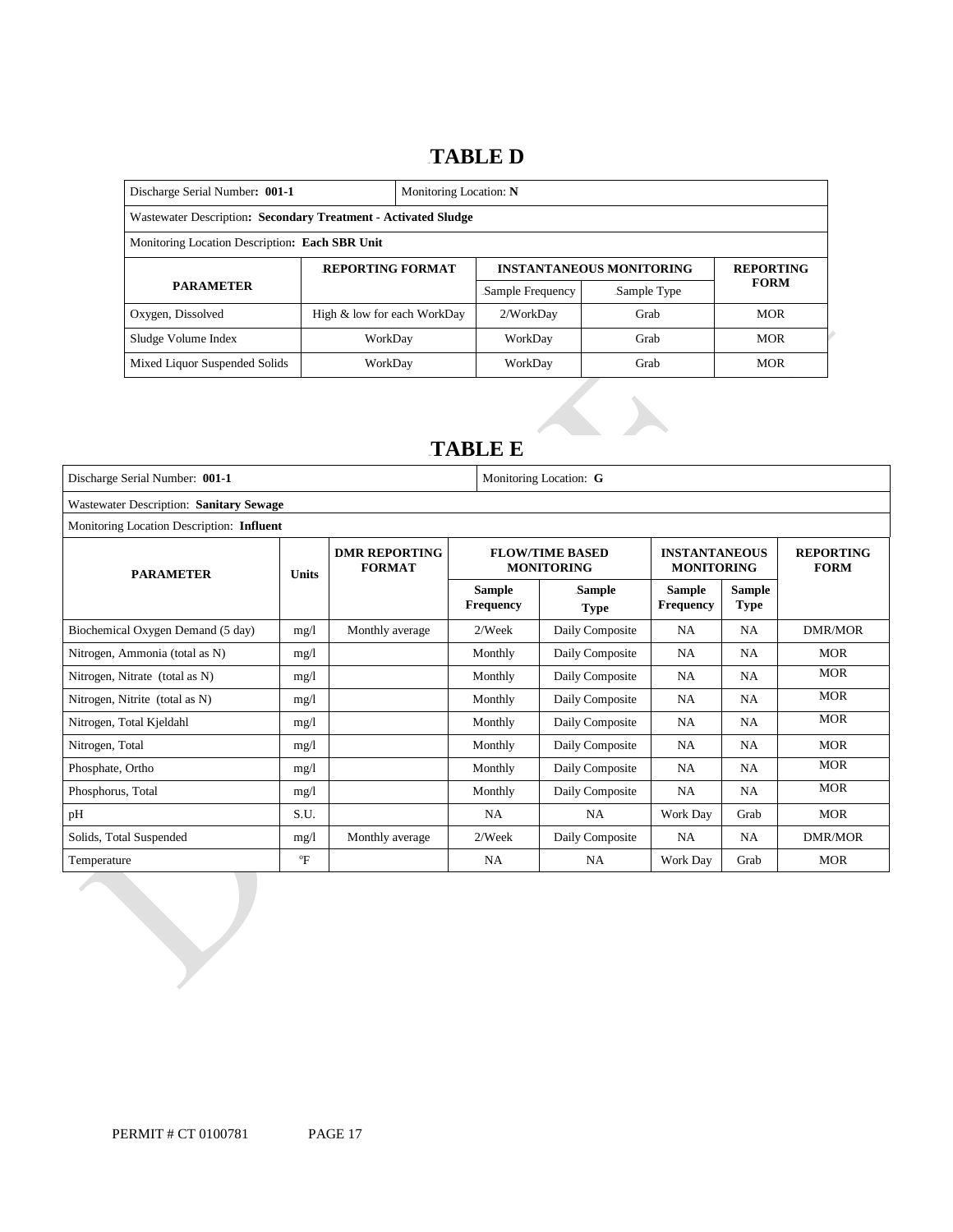### **TABLE F**

| Discharge Serial Number: 001-1<br>Monitoring Location: P              |              |                                   |                            |                                             |                                           |                                 |            |  |  |
|-----------------------------------------------------------------------|--------------|-----------------------------------|----------------------------|---------------------------------------------|-------------------------------------------|---------------------------------|------------|--|--|
| Wastewater Description: Primary Effluent                              |              |                                   |                            |                                             |                                           |                                 |            |  |  |
| Monitoring Location Description: Primary Sedimentation Basin Effluent |              |                                   |                            |                                             |                                           |                                 |            |  |  |
| <b>PARAMETER</b>                                                      | <b>Units</b> | <b>REPORTING</b><br><b>FORMAT</b> |                            | <b>TIME/FLOW BASED</b><br><b>MONITORING</b> | <b>INSTANTANEOUS</b><br><b>MONITORING</b> | <b>REPORTING</b><br><b>FORM</b> |            |  |  |
|                                                                       |              |                                   | Sample<br><b>Frequency</b> | <b>Sample</b><br><b>Type</b>                | <b>Sample</b><br>Frequency                | Sample type                     |            |  |  |
| Alkalinity, Total                                                     | mg/1         |                                   | <b>NA</b>                  | NA                                          | Monthly                                   | Grab                            | <b>MOR</b> |  |  |
| Biochemical Oxygen Demand (5 day)                                     | mg/1         | Monthly average                   | Weekly                     | Composite                                   | <b>NA</b>                                 | <b>NA</b>                       | <b>MOR</b> |  |  |
| Nitrogen, Ammonia (total as N)                                        | mg/1         |                                   | Monthly                    | Composite                                   | <b>NA</b>                                 | NA                              | <b>MOR</b> |  |  |
| Nitrogen, Nitrate (total as N)                                        | mg/1         |                                   | Monthly                    | Composite                                   | <b>NA</b>                                 | <b>NA</b>                       | <b>MOR</b> |  |  |
| Nitrogen, Nitrite (total as N)                                        | mg/1         |                                   | Monthly                    | Composite                                   | <b>NA</b>                                 | NA                              | <b>MOR</b> |  |  |
| Nitrogen, Total Kjeldahl                                              | mg/1         |                                   | Monthly                    | Composite                                   | <b>NA</b>                                 | NA                              | <b>MOR</b> |  |  |
| Nitrogen, Total                                                       | mg/1         |                                   | Monthly                    | Composite                                   | <b>NA</b>                                 | NA                              | <b>MOR</b> |  |  |
| Phosphate, Ortho                                                      | mg/1         |                                   | Monthly                    | Composite                                   | <b>NA</b>                                 | NA                              | <b>MOR</b> |  |  |
| Phosphorus, Total                                                     | mg/1         |                                   | Monthly                    | Composite                                   | <b>NA</b>                                 | <b>NA</b>                       | <b>MOR</b> |  |  |
| pH                                                                    | S.U.         |                                   | <b>NA</b>                  | <b>NA</b>                                   | Monthly                                   | Grab                            | <b>MOR</b> |  |  |
| Solids, Total Suspended                                               | mg/1         | Monthly average                   | Weekly                     | Composite                                   | <b>NA</b>                                 | NA                              | <b>MOR</b> |  |  |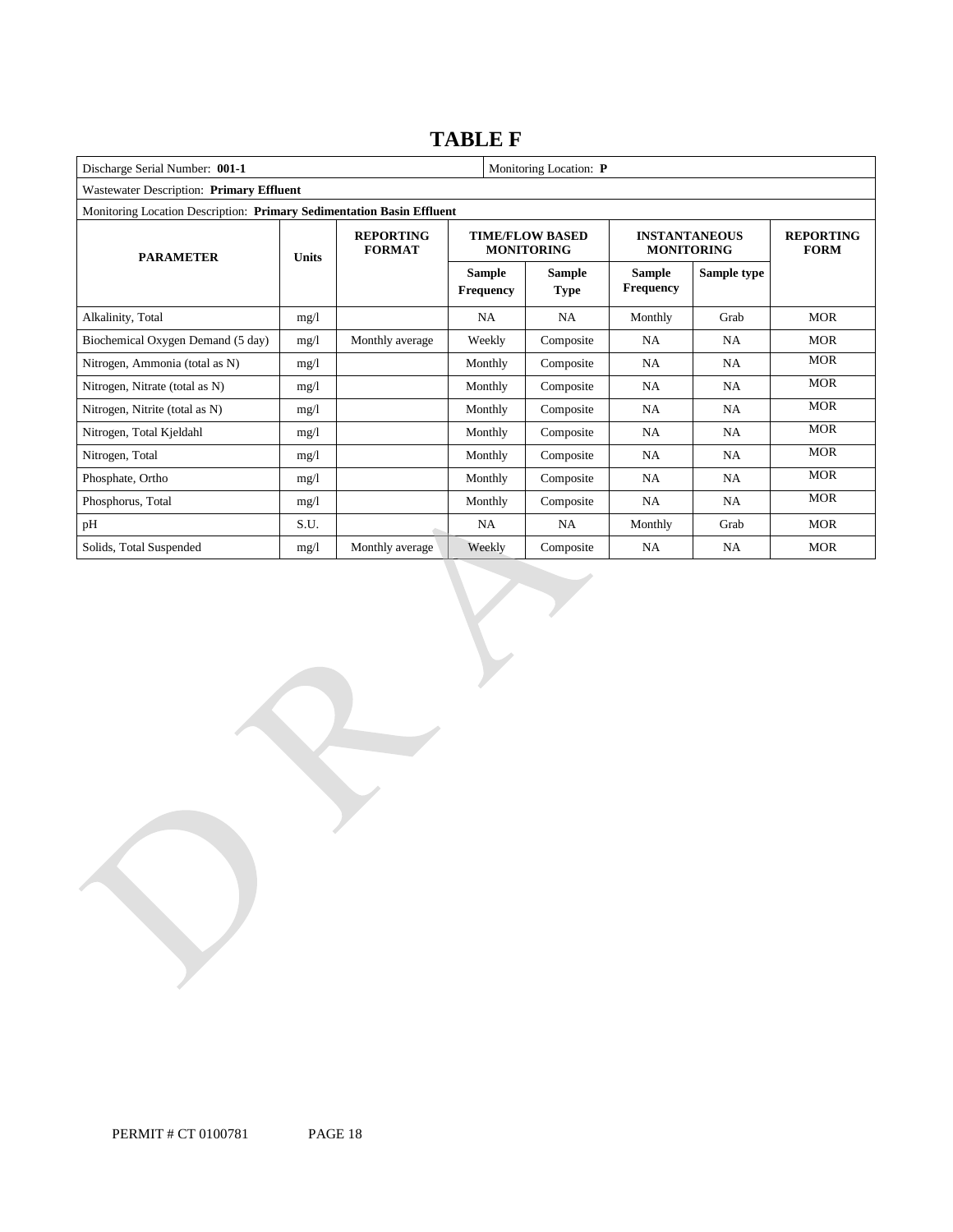| Discharge Serial Number: 001-1                      | Monitoring Location: SL         |                       |            |  |  |  |  |  |  |
|-----------------------------------------------------|---------------------------------|-----------------------|------------|--|--|--|--|--|--|
| Wastewater Description: Thickened Sludge            |                                 |                       |            |  |  |  |  |  |  |
| Monitoring Location Description: At sludge draw off |                                 |                       |            |  |  |  |  |  |  |
| <b>PARAMETER</b>                                    | <b>INSTANTANEOUS MONITORING</b> | <b>REPORTING FORM</b> |            |  |  |  |  |  |  |
|                                                     | <b>Units</b>                    | Grab Sample Freq.     |            |  |  |  |  |  |  |
| Arsenic, Total                                      | mg/kg                           | Quarterly             | <b>DMR</b> |  |  |  |  |  |  |
| Beryllium, Total                                    | mg/kg                           | Quarterly             | <b>DMR</b> |  |  |  |  |  |  |
| Cadmium, Total                                      | mg/kg                           | Quarterly             | <b>DMR</b> |  |  |  |  |  |  |
| Chromium, Total                                     | mg/kg                           | Quarterly             | <b>DMR</b> |  |  |  |  |  |  |
| Copper, Total                                       | mg/kg                           | Quarterly             | <b>DMR</b> |  |  |  |  |  |  |
| Lead, Total                                         | mg/kg                           | Quarterly             | <b>DMR</b> |  |  |  |  |  |  |
| Mercury, Total                                      | mg/kg                           | Quarterly             | <b>DMR</b> |  |  |  |  |  |  |
| Nickel, Total                                       | mg/kg                           | Quarterly             | <b>DMR</b> |  |  |  |  |  |  |
| Nitrogen, Ammonia *                                 | mg/kg                           | Quarterly             | $DMR*$     |  |  |  |  |  |  |
| Nitrogen, Nitrate (total as N) *                    | mg/kg                           | Quarterly             | $DMR*$     |  |  |  |  |  |  |
| Nitrogen, Organic *                                 | mg/kg                           | Quarterly             | $DMR*$     |  |  |  |  |  |  |
| Nitrogen, Nitrite (total as N) *                    | mg/kg                           | Quarterly             | $DMR*$     |  |  |  |  |  |  |
| Nitrogen, Total *                                   | mg/kg                           | Quarterly             | $DMR*$     |  |  |  |  |  |  |
| pH *                                                | S.U.                            | Quarterly             | $DMR*$     |  |  |  |  |  |  |
| Polychlorinated Biphenyls                           | $\rm mg/kg$                     | Quarterly             | <b>DMR</b> |  |  |  |  |  |  |
| Solids, Fixed                                       | $\%$                            | Quarterly             | <b>DMR</b> |  |  |  |  |  |  |
| Solids, Total                                       | $\%$                            | Quarterly             | <b>DMR</b> |  |  |  |  |  |  |
| Solids, Volatile                                    | $\%$                            | Quarterly             | <b>DMR</b> |  |  |  |  |  |  |
| Zinc, Total                                         | mg/kg                           | Quarterly             | <b>DMR</b> |  |  |  |  |  |  |

### **TABLE G**

 **(\*) required for composting or land application only** 

 Testing for inorganic pollutants shall follow "Test Methods for Evaluating Solid Waste, Physical/Chemical Methods", EPA Publication SW-846 as updated and/or revised.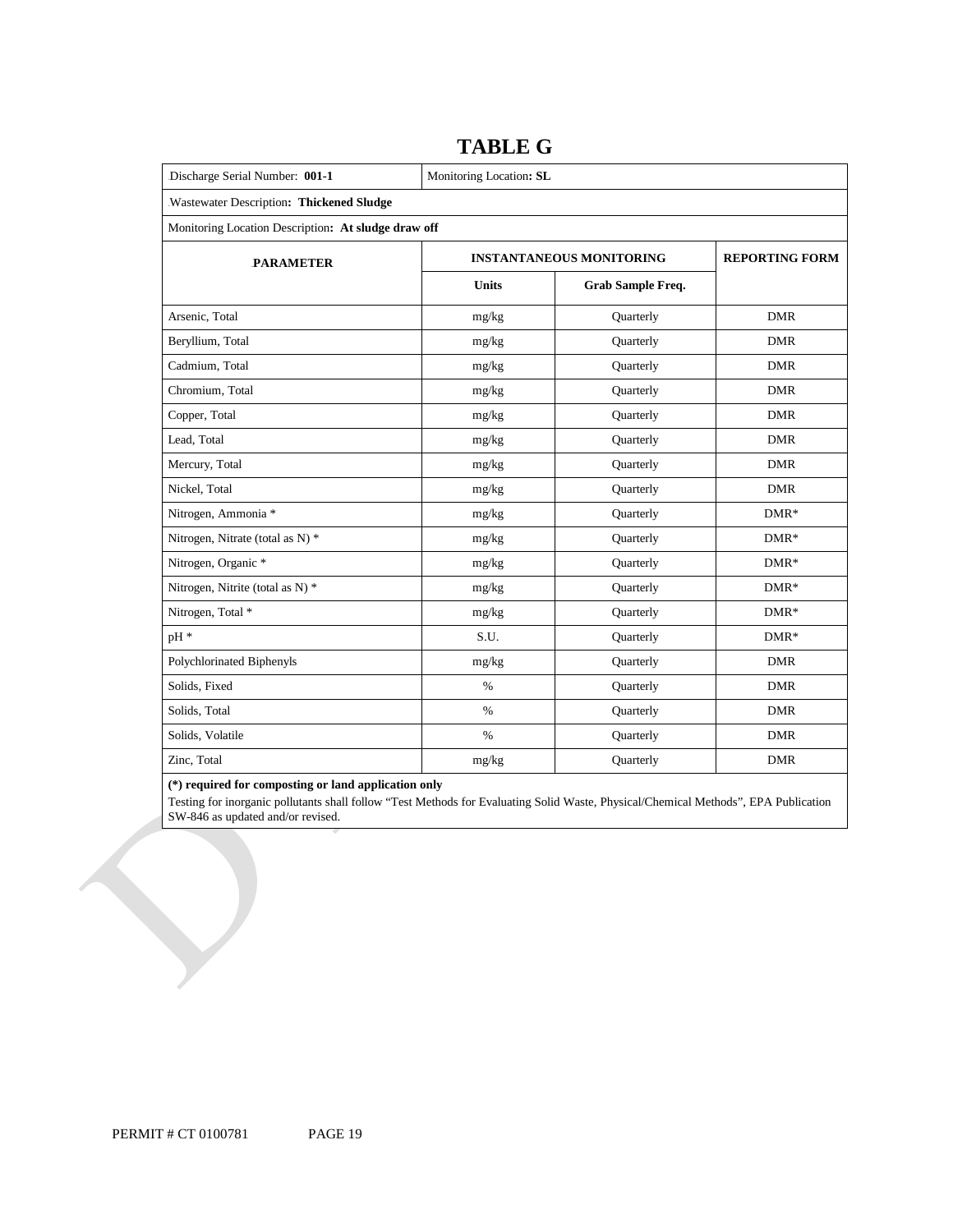# ATTACHMENT 2

## MONTHLY OPERATING REPORT FORM

PERMIT # CT 0100781 PAGE 20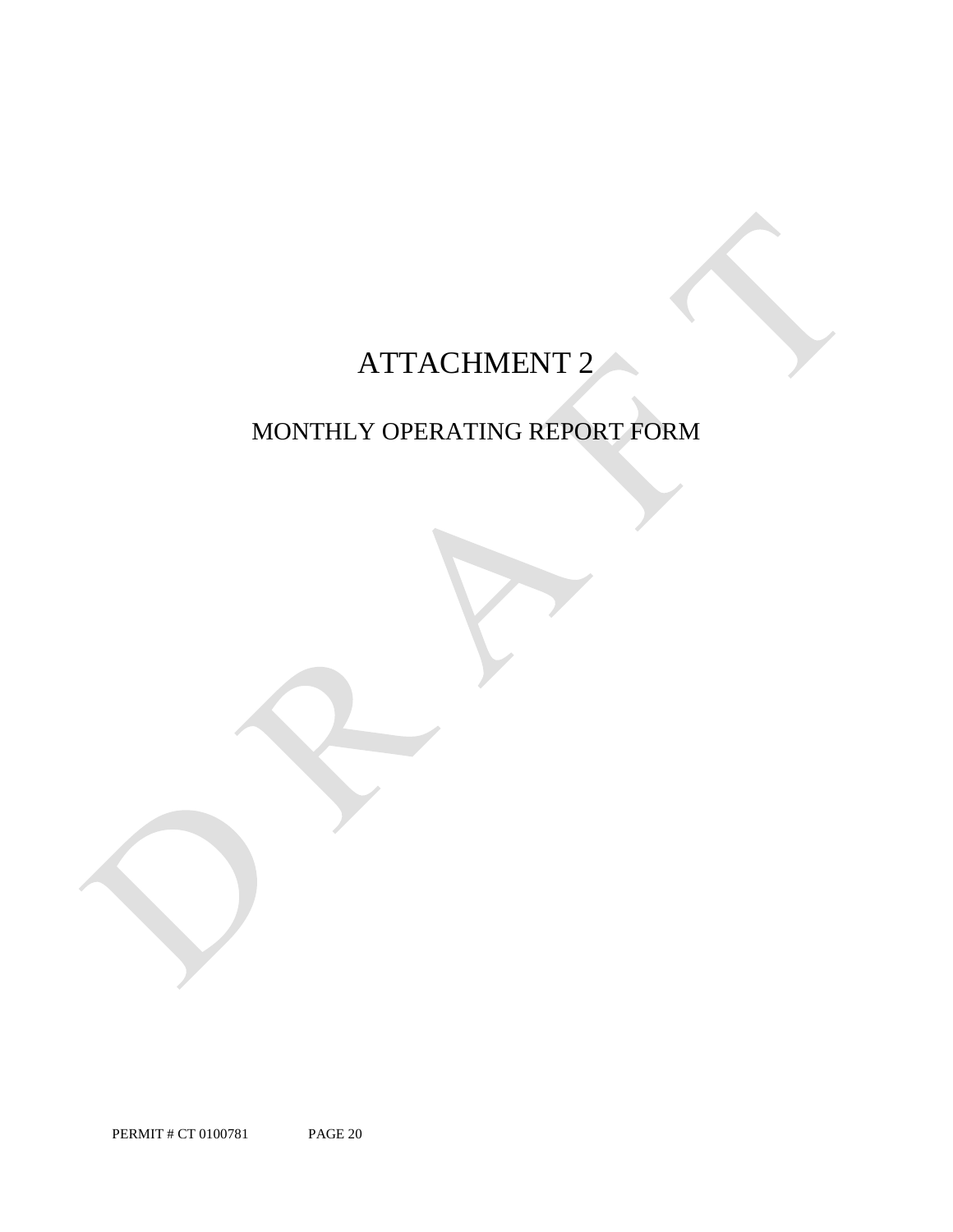## **DATA TRACKING AND TECHNICAL FACT SHEET**

**Permittee**: Town of Thomaston

### **PERMIT, ADDRESS, AND FACILITY DATA**

**PERMIT #: CT0100781 APPLICATION #: 201102076 <b>FACILITY ID.** 140-001

|            | <b>Mailing Address:</b>      |  |                   | <b>Location Address:</b>             |                              |  |                                                                    |
|------------|------------------------------|--|-------------------|--------------------------------------|------------------------------|--|--------------------------------------------------------------------|
|            | Street: P.O. Box 58          |  |                   | Street:                              | 258 Old Waterbury Road       |  |                                                                    |
| City:      | Thomaston                    |  | ST: CT Zip: 06787 | City:                                | Thomaston ST: CT Zip:        |  | 06787                                                              |
|            | Contact Name: Richard Tingle |  |                   |                                      | Contact Name: Richard Tingle |  |                                                                    |
| Phone No.: | 860-283-4263                 |  |                   | Phone No.:                           | 860-283-4263                 |  |                                                                    |
|            |                              |  |                   | <b>DMR</b> Contact<br>email address: |                              |  | Richard Tingle <richtwpcf@sbcglobal.net></richtwpcf@sbcglobal.net> |

### **PERMIT INFORMATION**

**DURATION** 5 YEAR X **DURATION** 5 YEAR X 10 YEAR 30 YEAR

**TYPE** New Reissuance  $\underline{X}$  Modification

**CATEGORIZATION** POINT (X) NON-POINT ( ) GIS #

NPDES (X) PRETREAT () GROUND WATER (UIC) () GROUND WATER (OTHER) ()

NPDES MAJOR **(MA)** X NPDES SIGNIFICANT MINOR or PRETREAT SIU **(SI)**  NPDES or PRETREATMENT MINOR **(MI)** 

 **COMPLIANCE SCHEDULE** YES X NO **POLLUTION PREVENTION WATER QUALITY REQUIREMENT**  $\underline{\mathbf{X}}$  **OTHER** TREATMENT REQUIREMENT

### **OWNERSHIP CODE**

Private Federal State Municipal (town only)  $X$  Other public

**DEP STAFF ENGINEER** Stela Marusin **DATE DRAFTED:** 4/11/2017

### **PERMIT FEES**

| Discharge Code | <b>DSN Number</b> | Annual Fee |
|----------------|-------------------|------------|
| 111000c        | <b>DSN001-1</b>   | \$2,367.50 |

### **FOR NPDES DISCHARGES**

Drainage Basin Code: 6900 Water Quality Classification Goal: B Segment: Naugatuck River - 06

*NATURE OF BUSINESS GENERATING DISCHARGE* 

*Municipal Sanitary Sewage Treatment* 

### *PROCESS AND TREATMENT DESCRIPTION (by DSN)*

 *DSN001-1 Primary Settling, Secondary Treatment (SBR system-activated sludge), Sludge Thickening, and Seasonal UV disinfection*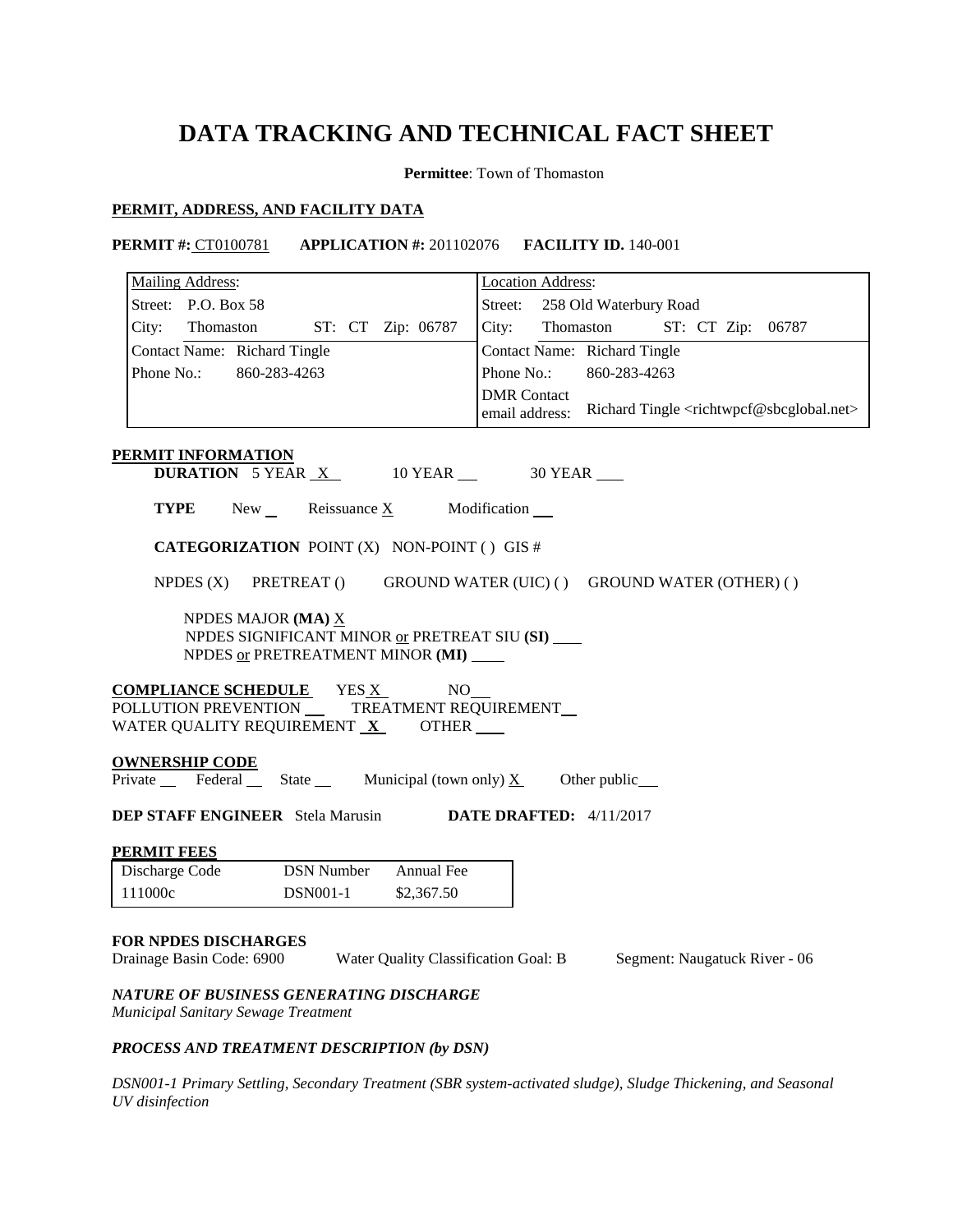### *RESOURCES USED TO DRAFT PERMIT*

*\_X\_Federal Effluent Limitation Guideline 40CFR 133 \_\_\_\_\_\_Secondary Treatment Category* 

- *\_\_ Performance Standards*
- *Federal Development Document*

*name of category*

- *X Department File Information*
- *X Connecticut Water Quality Standards*
- *X Anti-degradation Policy*
- *Coastal Management Consistency Review Form*
- *X Other Explain (TMDL)*

### *BASIS FOR LIMITATIONS, STANDARDS OR CONDITIONS*

 *X Secondary Treatment (Section 22a-430-4(r) of the Regulations of Connecticut State Agencies)* 

- *Case-by-Case Determination (See Other Comments)*
- *In order to meet in-stream water quality (See General Comments)*
- *Anti-degradation policy*

### *GENERAL COMMENTS*

 *at 258 Old Waterbury Rd. Thomaston CT. The facility is designed to treat and discharge up to 1.38 million gallons a day of effluent into Naugatuck River. The facility currently uses advanced secondary treatment with denitrification*  made a tentative determination to approve the Town of Thomaston's application and has prepared a draft permit *consistent* with that determination. *The Town of Thomaston ("Permittee") operates a municipal water pollution control facility ("the facility") located and seasonal UV disinfection to treat effluent before being discharged. Pursuant to Conn. Gen. Stat. § 22a-430, the Department of Energy and Environmental Protection has issued the Town of Thomaston a permit for the discharge from this facility. The Town of Thomaston has submitted an application to renew its permit. The Department has* 

consistent with that determination.<br>The most significant changes from the current permit are the inclusion of the revised bacteria monitoring phosphorous to meet the interim nutrient management strategy as described below. *requirements (e.g. e. coli), aluminum monitoring to be consistent with the most recent CT Water Quality Standards, iron monitoring to be consistent with EPA's National Recommended Water Quality Criteria and the addition of* 

*phis permit contains an enforceable compliance schedule which requires the applicant to install process to reduce phosphorus in the effluent and to implement effluent sampling for Escherichia coli.* 

### *SPECIFIC REQUIREMENTS OR REVISIONS*

*The Department reviewed the application for consistency with Connecticut's Water Quality Standards and determined that with the limits in the draft permit, including those discussed below, that the draft permit is consistent with maintenance and protection of water quality in accordance with the Tier I Anti-degradation Evaluation and Implementation Review provisions of such Standards.* 

 *Connecticut Water Quality Standards and criteria, pursuant to 40 CFR 122.44(d). Discharge monitoring data was consumption only) criteria, considering the zone of influence allocated to the facility where appropriate. In addition to this review, the statistical procedures outlined in the EPA Technical Support Document for Water Quality-based statistical probability of exceeding such limits. Therefore, water quality based limits for ammonia was included in The need for inclusion of water quality based discharge limitations in this permit was evaluated consistent with evaluated for consistency with the available aquatic life criteria (acute and chronic) and human health (fish Toxics Control (EPA/505/2-90-001) were employed to calculate the need for such limits. Comparison of the attached monitoring data and its inherent variability with the calculated water quality based limits indicates a*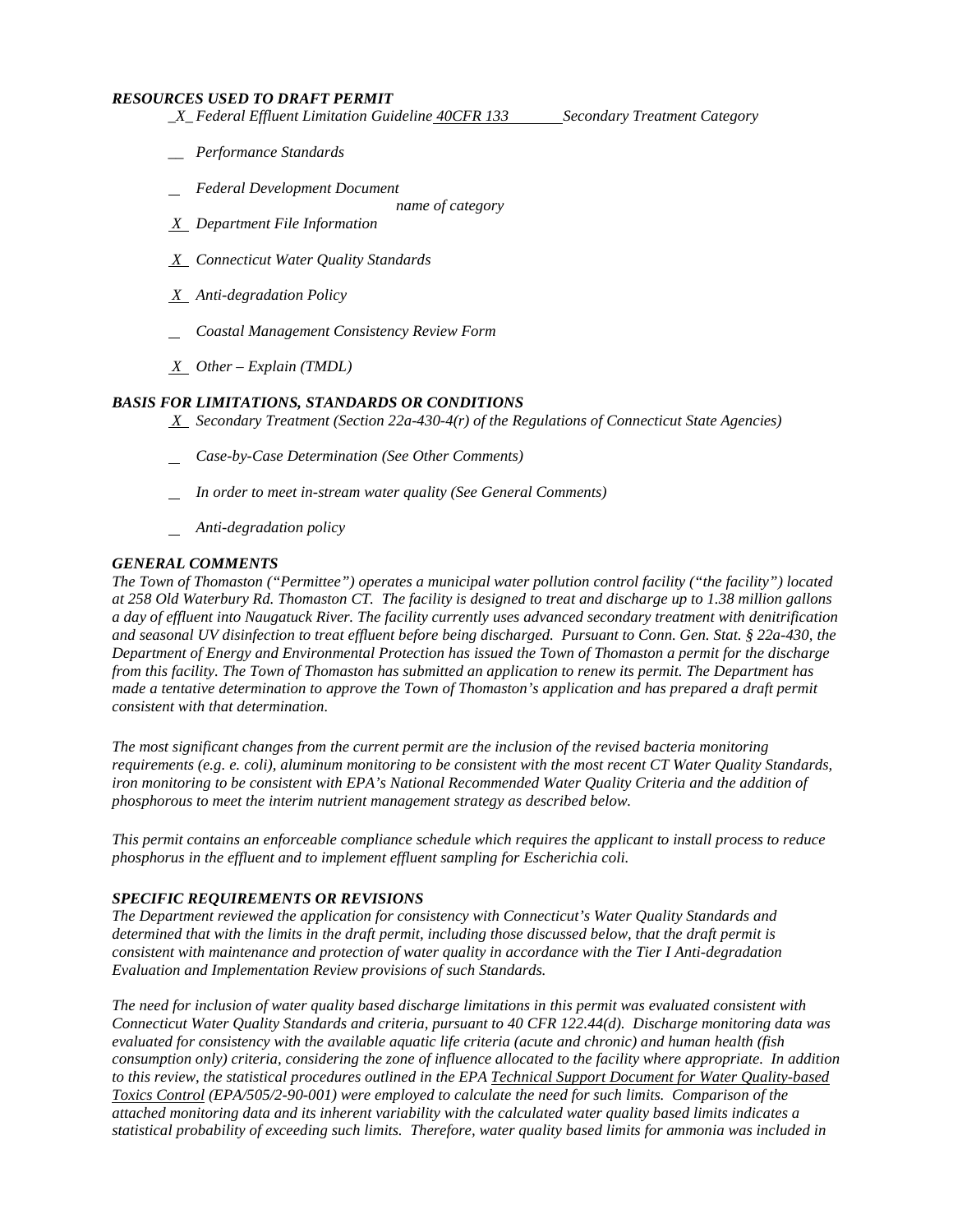#### *the permit at this time.*

### *Phosphorus Permitting Approach*

 *water body segments have been identified on Connecticut's List of Waters Not Meeting Water Quality Standards Phosphorus is a naturally occurring element that is essential to support plant growth. When present in excessive amounts, phosphorus can impair both aquatic life and recreational use of Connecticut's water resources. Excess nutrient enrichment is a serious threat to water quality in Connecticut. Excessive loading of phosphorus to surface waters as a result of discharges from wastewater treatment plants or non point sources such as runoff from urban and agricultural lands, can lead to algal blooms, including blooms of noxious blue green algae, reduction in water clarity, and in extreme cases depletion of oxygen, fish kills, and other impairments to aquatic life. Currently, 21 where nutrient enrichment is a contributing cause of the impairment.* 

 *phosphorus limits in non-tidal freshwater for industrial and municipal water pollution control facilities (WPCFs) national pollutant discharge elimination system (NPDES) permits. The Connecticut Water Quality Standards (WQS) do not include numeric criteria for nutrients but rather incorporate narrative standards and criteria for nutrients. These narrative policy statements direct the Connecticut Department of Environmental Protection to impose discharge limitations or other reasonable controls on point and non point sources to support maintenance or attainment of designated uses. In the absence of numeric criteria for phosphorus, the Department has developed an interim nutrient management strategy for freshwater non-tidal streams based on the narrative policy statements in the WQS to meet the pressing need to issue NPDES permits and be protective of the environment. The strategy includes methods that focus on phosphorus because it is the primary limiting nutrient in freshwater systems. These methods were approved by the United States Environmental Protection (EPA) in their letter dated October 26, 2010 as an interim strategy to establish water quality based* 

*The method in the interim strategy uses best available science to identify phosphorus enrichment levels in waste receiving rivers and streams that adequately support aquatic life uses. The methodology focuses on algal communities as the key aquatic life nutrient response variable and phosphorus enrichment factors that represent significant changes in communities based on data collected statewide. Ongoing work is currently being conducted to refine the approach through additional data collection and by expanding the methodology to include non-waste receiving streams. It is expected that the ongoing work will lead to numeric nutrient criteria for all freshwater rivers and streams in the next WQS review cycle. The current approach provides for a major statewide advancement in the level of phosphorus control that is expected to meet all freshwater designated uses. The adaptive nature of Connecticut's strategy allows for revisions to permit limits in future permit cycles without delaying action that we know needs to be taken today.* 

 *industrial facilities in the upstream drainage basin. Connecticut's policy for phosphorus management is translated*  seasonal phosphorus mass load per unit area of watershed contributing flow to the point of assessment. *The current approach follows a watershed based framework incorporating many of the elements from the U.S. EPA Watershed –Based National Pollutant Discharge Elimination System (NPDES) Permitting Technical Guidance (2007). Consistent with the 2007 Guidance, the approach "explicitly considers the impact of multiple pollutant sources and stressors, including nonpoint source contributions, when developing point source permits". Expected current conditions are based on the probability of excess phosphorus export from land cover and municipal and into a numeric expression through geo-spatial and statistical analyses that determines the maximum acceptable* 

*conditions and impacts to aquatic life uses. The goal of the interim strategy is to achieve or maintain an enrichment factor (EF) of 8.4 or below throughout a watershed. An EF is representative of the amount of anthropogenic phosphorus loading to river and streams. It is calculated by dividing the current total seasonal phosphorus load by a modeled total phosphorus load under complete forested conditions at a particular point along the river. An enrichment factor is representative of the amount of anthropogenic phosphorus loading to rivers and streams. The goal of an 8.4 enrichment factor represents a threshold at which a significant change is seen in the algal communities indicating highly enriched* 

 *phosphorus is more likely to be taken up by sediment and biomass because of low flow and warmer conditions. conditions and impacts to aquatic life uses. The analysis was conducted using benthic algae collected in rivers and streams throughout CT under varying enrichment conditions. The approach targets the critical 'growing' season (April through October) when During winter months aquatic plants are dormant and flows are higher providing constant flushing of phosphorus through aquatic systems with a less likely chance that it will settle out into the sediment. Limiting the phosphorus export from industrial and municipal facilities offers a targeted management strategy for achieving aquatic life*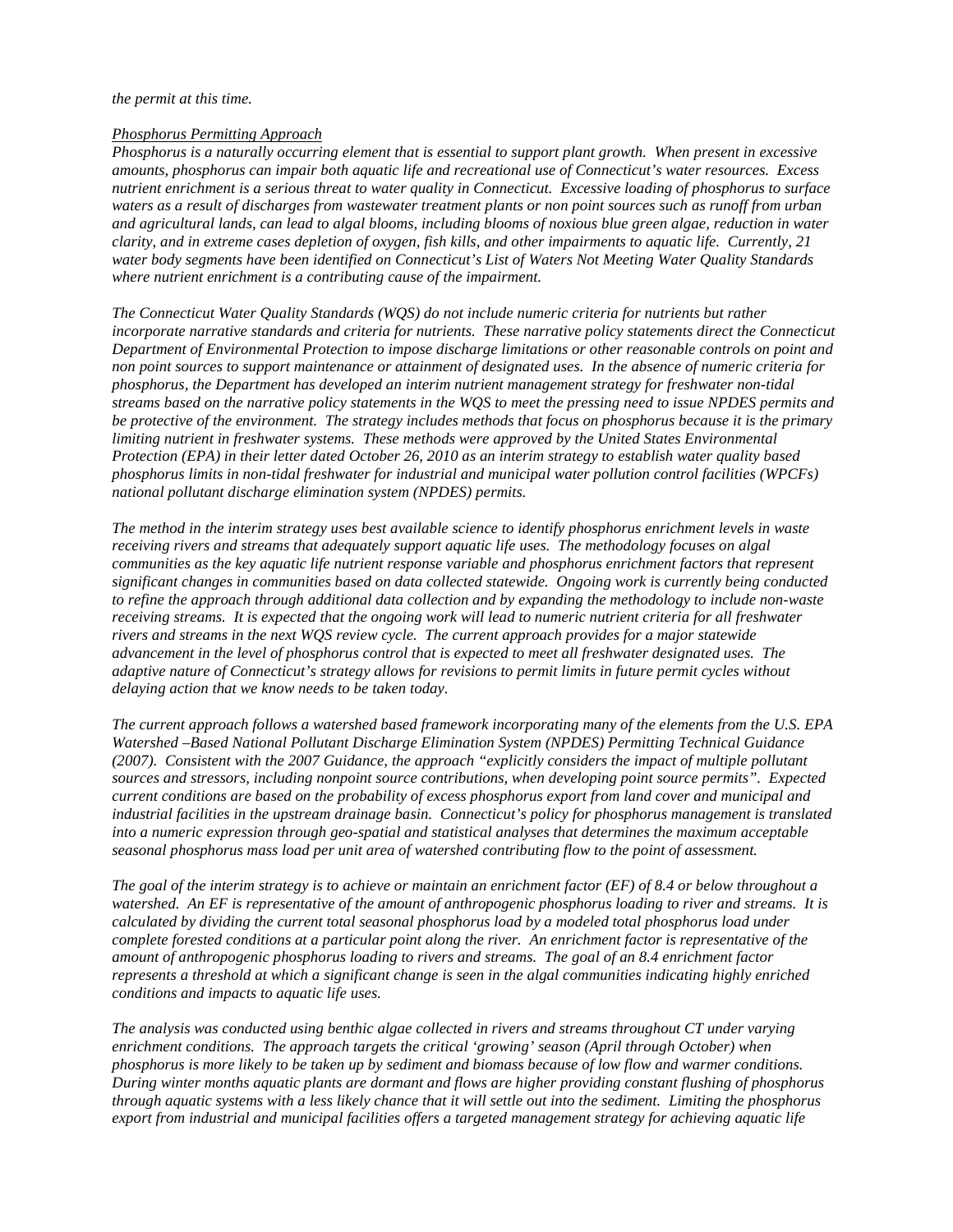*considered normal use of the land recognizing that humans are part of the environment. designated uses within a waterbody. The export of some phosphorus from facilities and other land sources is* 

 *current degree of enrichment of the receiving water body at the point of discharge and the facilities contribution to the total watershed enrichment at the point of discharge. Town of Thomaston's Permit Requirements A seasonal load was established by the Department for each facility discharging to non-tidal waters based on the* 

*watershed was reduced to achieve an enrichment factor of 8.4 or lower throughout the river. A nutrient watershed analysis was conducted for the Naugatuck River watershed below facilities discharging phosphorus into the river. The facilities discharging to the river include Naugatuck River Basin: Torrington WPCF, Thomaston WPCF, Waterbury WPCF, Naugatuck WPCF, Beacon Falls WPCF, Seymour WPCF, and Ansonia WPCF. The seasonal (April 1st through October 31st) nutrient loading from each facility discharging to the* 

level of 1 mg/L multiplied by the average seasonal flow of 0.88 MGD. The current enrichment factor at the Town of Thomaston WPCF discharge is 15.5. The final proposed seasonal *load allocation for Town of Thomaston is 7.35 lbs. /day. This load equates to a proposed treatment performance* 

*leararafied by the areage seasonal multiplied by the average seasonal facilities located in the same watershed, the NPDES load in the Naugatuck River will be reduced by 77.81%.* 

*stringent water quality goal. Federal regulations at 40 CFR 122.44(d) indicate that permit issuers are required to determine whether a given point source discharge causes, has the reasonable potential to cause, or contributes to an in-stream excursion above a narrative or numeric criteria within a State water quality standard after consideration of existing controls on point and non-point sources of pollution. If a discharge is found to cause an excursion of a numeric or narrative state water quality criterion, NPDES regulations implementing section 301(b)(1)(C) of the Clean Water Act provide that a permit must contain effluent limits as necessary to achieve state water quality standards. The limit in the permit and the strategy are consistent with the narrative policy statements in the CT WQS and are expected to result in the attainment and maintenance of all designated uses for the water body when the strategy is fully implemented. If the Department develops numeric criteria in the future, or it is found that the current limit under the strategy is*  not sufficient to achieve designated uses, the goal will be modified and the WPCF will be expected to meet the more

*Translating the average performance level of 7.35 lbs. /day into enforceable permit limits requires consideration of effluent variability and frequency of monitoring in order to comply with federal permitting regulations. The procedure used is as follows:* 

*1. Consider the proposed treatment performance level (1.0 mg/L) to be equivalent to the Long Term Average (LTA)*

*2. Calculate the Maximum Daily Limit by multiplying the LTA by the 99th percentile LTA Multiplier appearing in Table 5-2 of the Technical Support Document (page 103 of EPA/505/2-90-001) corresponding to a CV of 0.6% to account for effluent variability:*

*Maximum Daily Limit: 1.0 mg/L \* 3.11 = 3.11 mg/L* 

*3. Calculate the Average Monthly Limit by multiplying the LTA by the 95th percentile LTA Multiplier appearing in Table 5-2 of the Technical Support Document corresponding to a CV of 0.6% to account for effluent variability and either n=4 samples/month or n=10 samples/month as appropriate for the facility to account for the precision of estimating the true monthly average based on an average for the days the effluent was sampled:*

*Average Monthly Limit= 1.0 mg/l X 1.55*   $= 1.55$  mg/l

*Average Daily Load = 7.35 lbs.*  $\langle day$  *Average Monthly Limit = 1.55 mg/L Summary of Limits for Thomaston: Total Seasonal Load = (7.35 lbs. /day \* 214 Days/Season) = 1,572.9 Maximum Daily Limit = 3.11 mg/L*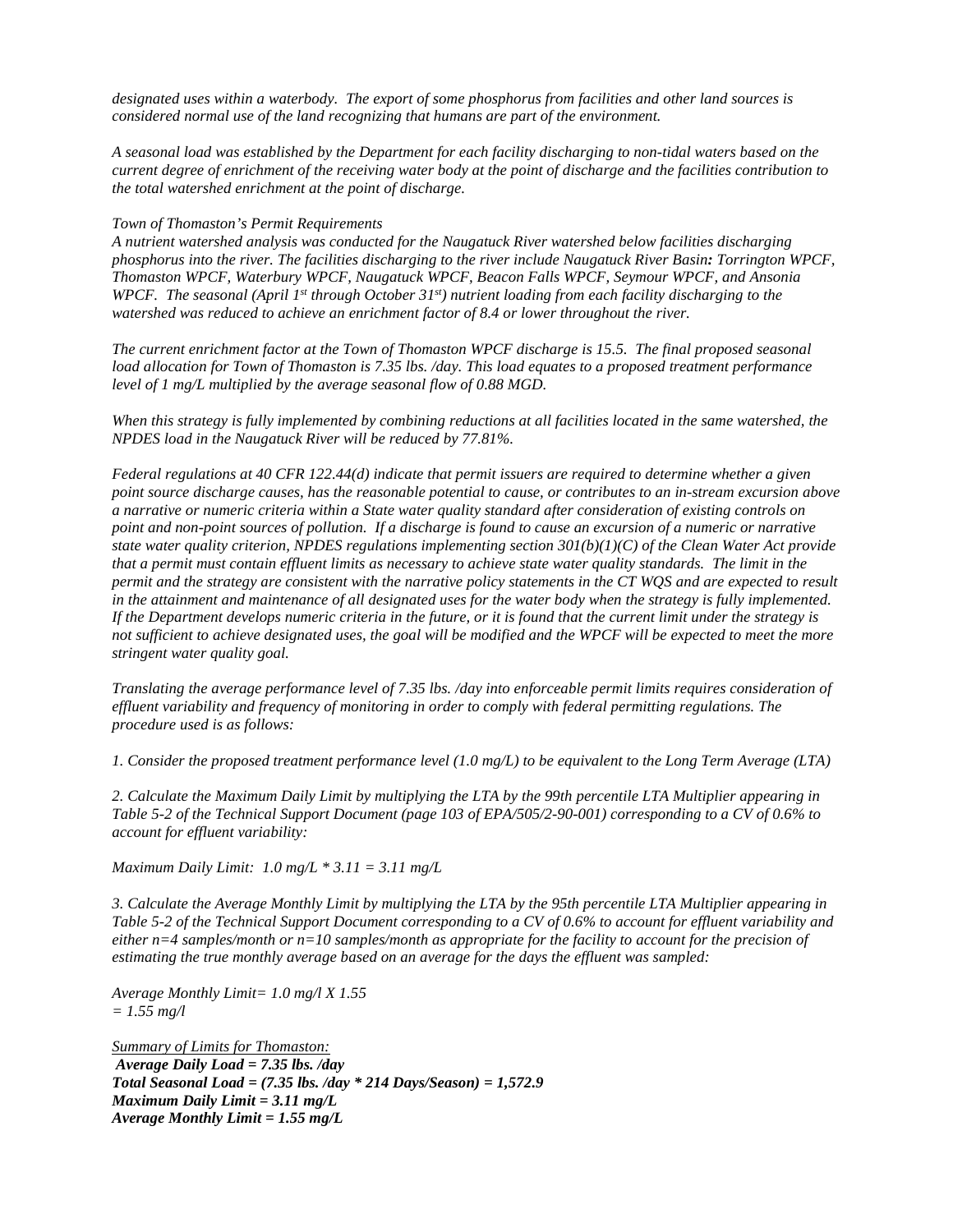With respect to the foregoing summary of limits, it should be noted that compliance with the Maximum Daily Limit *or the Average Monthly Limit during the time the seasonal load limit is calculated will not ensure compliance with the Total Seasonal Load limit. For example, if the Permittee discharged phosphorus at the maximum permitted by either the Maximum Daily Limit or the Average Monthly Limit throughout the time that the seasonal load is calculated, the Permittee would exceed the Total Seasonal Load limit. For this reason, the Permittee must monitor compliance with the Total Seasonal Load limit independent of its compliance with the Maximum Daily Limit and the Average Monthly Limit.* 

### *WATER QUALITY LIMIT CALCULATIONS*

 *by EPA on August 17, 2005. These limits are loading (kg/d) allocated to the Thomaston POTW discharge and therefore will remain in the permit. See attached Permit limits for the metals for copper, lead, nickel and zinc were derived as described in "Recommended Procedures for Establishing NPDES Permit Limits for Metals" that was appended to the Total Maximum Daily Load for the Upper Naugatuck River, Thomaston, CT established by the Department March 1, 2005 and approved*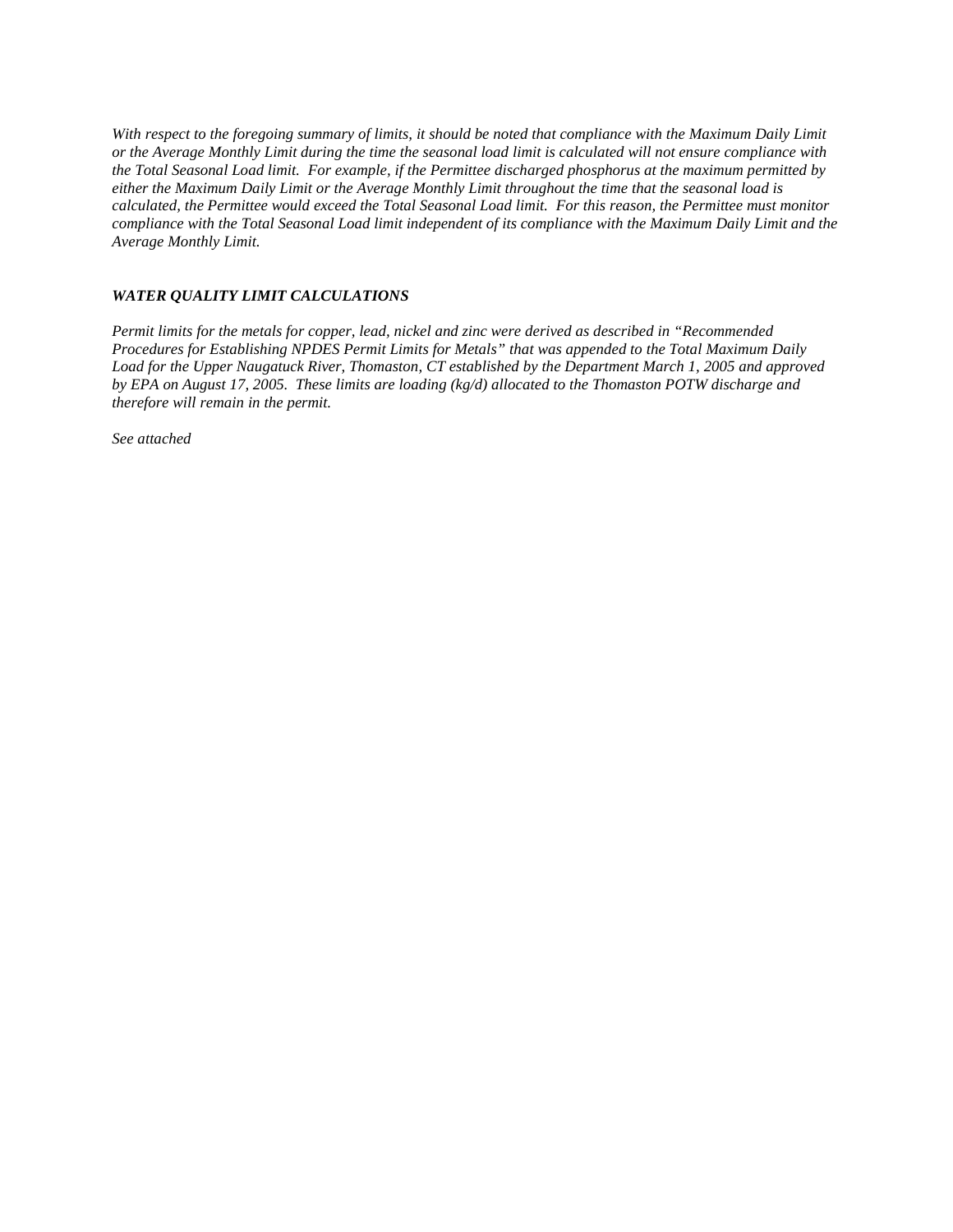

79 Elm Street • Hartford, CT 06106-5127 www.ct.gov/deep Affirmative Action/Equal Opportunity Employer

### **Notice of Tentative Determination to Approve NPDES Permit Renewal Applicant: Town of Thomaston Application No. 201102076 City/Town: Thomaston**

The Commissioner of the Department of Energy and Environmental Protection ("DEEP") hereby gives notice that a tentative determination has been reached to approve the following application.

| Applicant's Name and Address: | Town of Thomaston, P.O. Box 58, Thomaston CT 06787 |
|-------------------------------|----------------------------------------------------|
| Contact Name and Phone No.:   | Richard Tingle, 860-283-4263                       |
| Type of Permit and #:         | <b>NPDES - CT0100781</b>                           |
| Type of Facility:             | Domestic Wastewater Treatment                      |
| <b>Facility Location:</b>     | 258 Old Waterbury Read, Thomaston CT               |
| Facility design capacity:     | 1.38 million gallons per day                       |

### COMMISSIONER'S FINDINGS/REGULATORY CONDITIONS

The applicant has previously received a permit from the Department of Energy and Environmental Protection ("Department") authorizing the discharge of up to an annual average daily design flow of 1.38 million gallons a day of secondary treated municipal wastewaters to the Naugatuck River. The applicant has submitted an application to renew its existing permit. This renewal application is the subject of this notice.

### THE DRAFT PERMIT

The Department has prepared a draft permit consistent with the tentative determination to approve the Town of Thomaston's renewal application. This draft is available on the public participation section ofthe Department's website. In accordance with Sections 22a-430-4 **(1)** and 22a-430-4(r) of the Regulations of Connecticut State Agencies (RCSA), the draft permit contains effluent limitations that meet Connecticut's Water Quality Standards for the following: Ammonia, aquatic toxicity, Biochemical Oxygen Demand (5 day), copper, Escherichia coli, fecal coliform, pH, lead, nickel, total phosphorus, total suspended solids, ultraviolet light disinfection (dose) and zinc.

This permit contains an enforceable compliance schedule which requires the applicant to install a process to reduce phosphorus in the effluent and to meet new Escherichia coli limits no later than March 31, 2019 and April 30, 2019, respectively.